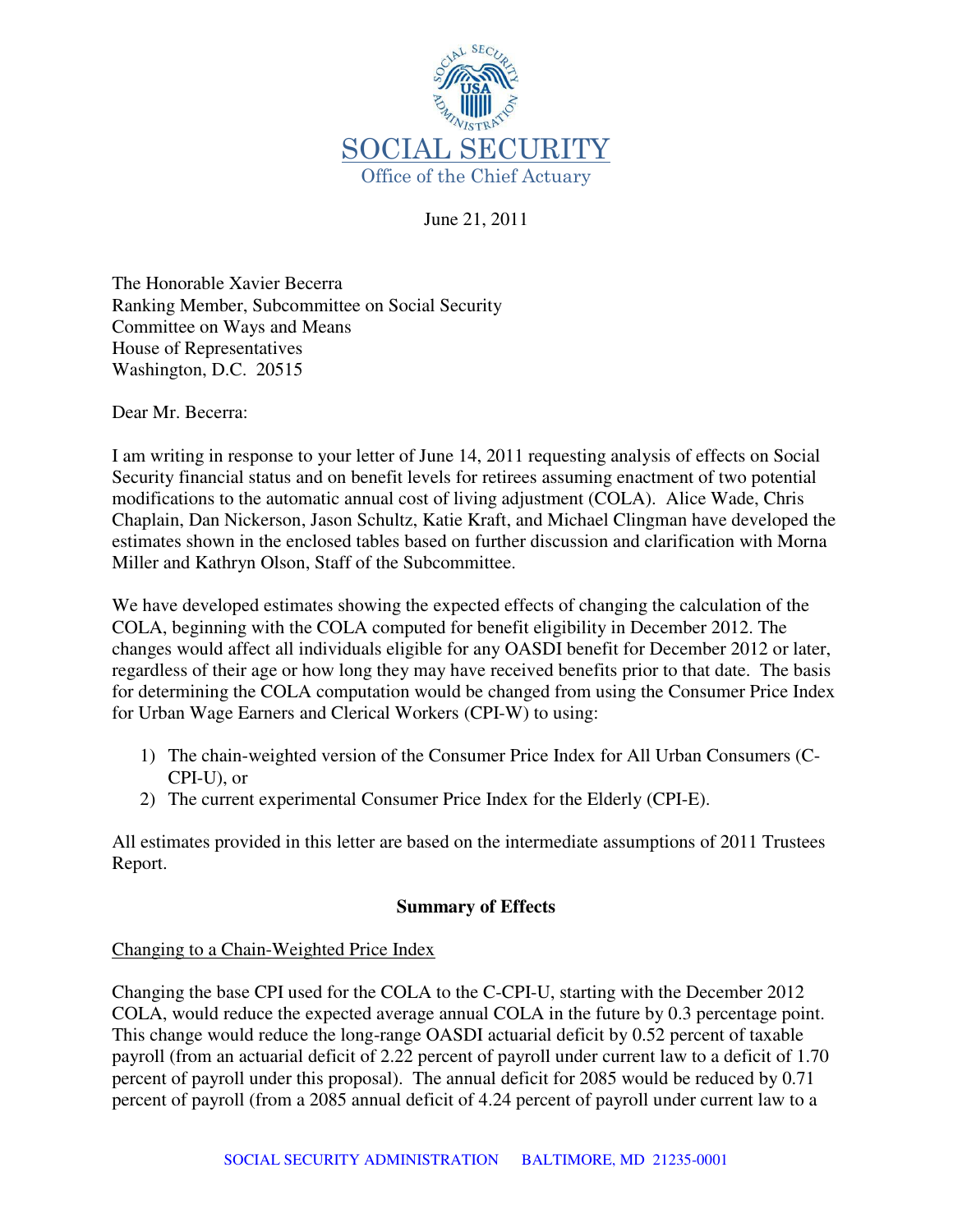deficit of 3.53 percent of payroll under this proposal). Table 1 provides annual estimates of the effects of this proposal on the financial status of the OASDI program.

Tables 1B1 and 1B2 illustrate the effects of this proposed change on benefit levels for several examples of hypothetical workers. These tables provide illustrations assuming that the expected average COLA reduction of 0.3 percentage point would occur at that level each year. Under this assumption, retirees at age 65 in 2015 or later would have had three COLAs (one each for December of the years in which they attained ages 62, 63, and 64) for a total expected reduction in their scheduled benefit of 0.9 percent. Additional annual COLAs thereafter would accumulate to larger total reductions in expected scheduled benefit levels of about 3.7 percent, 6.5 percent, and 9.2 percent for retirees at ages 75, 85, and 95, respectively.

## Changing to a Price Index Weighted to the Consumption of the Elderly

Changing the base CPI used for the COLA to the CPI-E starting with the December 2012 COLA would increase the expected average annual COLA in the future by 0.2 percentage point. This change would increase the long-range OASDI actuarial deficit by 0.36 percent of taxable payroll (from an actuarial deficit of 2.22 percent of payroll under current law to a deficit of 2.58 percent of payroll under this proposal). The annual deficit for 2085 is increased by 0.50 percent of payroll (from a 2085 annual deficit of 4.24 percent of payroll under current law to a deficit of 4.74 percent of payroll under this proposal). Table 2 provides annual estimates of the effects of this proposal on the financial status of the OASDI program.

Tables 2B1 and 2B2 illustrate the effects of this proposed change on benefit levels for several examples of hypothetical workers. These tables provide illustrations assuming that the expected average COLA increase of 0.2 percentage point would occur at that level each year. Under this assumption, retirees at age 65 in 2015 and later would have had three COLAs (one each for December of the years in which they attained ages 62, 63, and 64) for a total expected increase in their scheduled benefit of 0.6 percent. Additional annual COLAs thereafter would accumulate to larger total increases in expected scheduled benefit levels of about 2.6 percent, 4.6 percent, and 6.6 percent for retirees at ages 75, 85, and 95, respectively.

The balance of this letter provides a brief analysis of the assumptions used for the estimates.

## **Consumer Price Indexes: Options for Use in OASDI COLA**

1. Consumer Price Index for Urban Wage Earners and Clerical Workers – (CPI-W)

At the time of the initial enactment of automatic COLAs for OASDI in the 1970's there was only one CPI index produced by the Bureau of Labor Statistics (BLS). This index reflects price increases for urban wage earners and clerical workers, about 32 percent of the population. The index was named the CPI-W as other indexes were developed over the years. The CPI-W continues to be used in determining the OASDI COLA.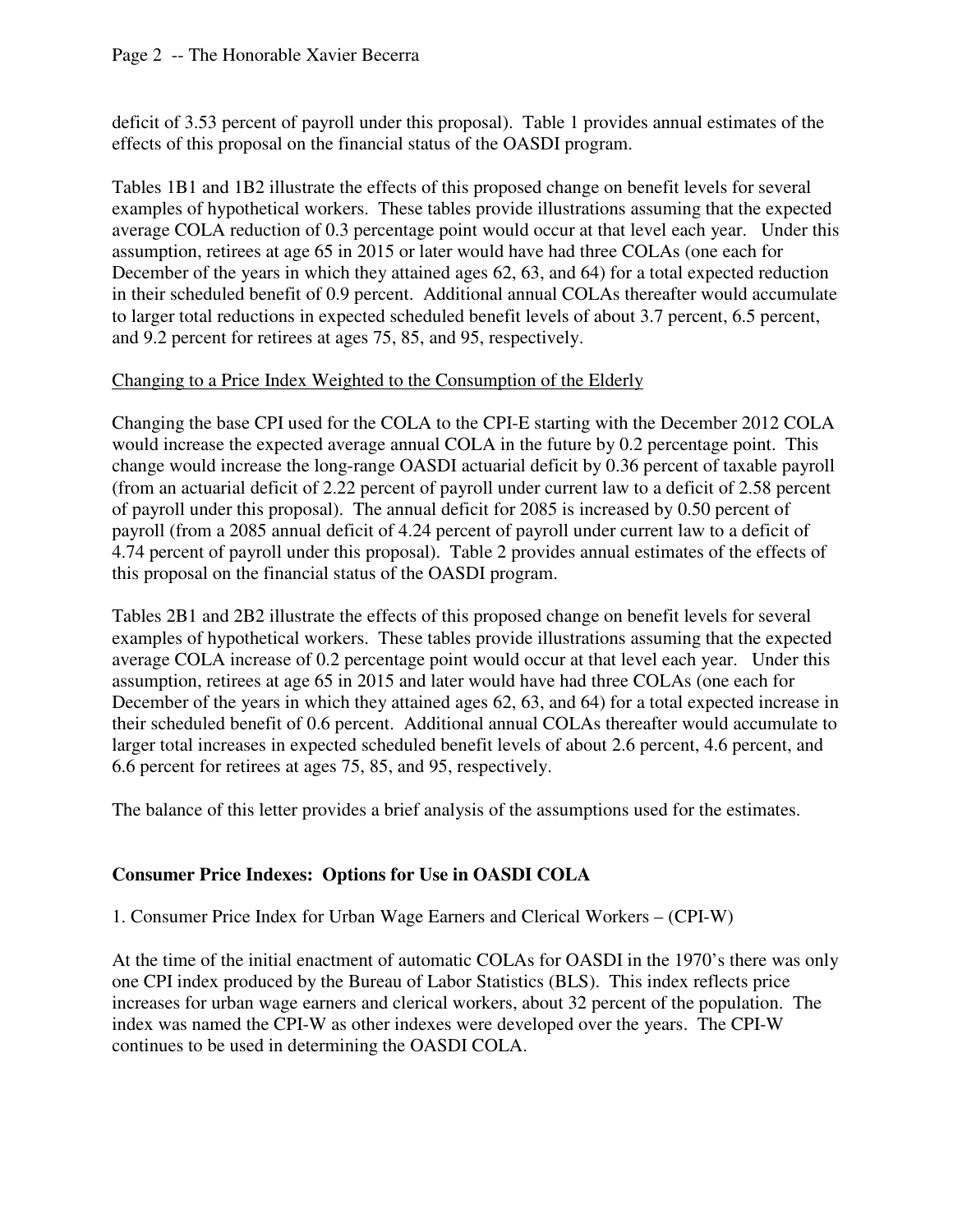2. Consumer Price Index for All Urban Consumers, Chain Weighted – (C-CPI-U)

The CPI-U is designed to reflect the consumption pattern of all urban consumers, about 87 percent of the population. Generally, the rate of increase in the CPI-U has been very close to the increase in the CPI-W and for the future we do not expect any significant difference in the average annual increase based on difference in consumption of these two groups.

Since 2000, the BLS has been producing a second version of the CPI-U based on a chainweighted formula that reflects changes in the distribution of consumer purchases among 211 broad categories (strata) of goods and services on a month by month basis. This chain-weighted version, referred to as the C-CPI-U, has increased by about 0.3 percentage point less than the CPI-U per year on average over the period it has been computed, and we expect this difference will continue into the future.

The standard CPI-U and CPI-E use a fixed distribution (fixed weights) for the 211 broad strata of goods and services. The distribution is updated to reflect changes in consumption patterns every 2 years. The C-CPI-U is developed to reflect changes in the distribution of purchases among the strata every month. The average rate of increase is less for this chain-weighted index because, on average, urban consumers have tended to increase their purchases of items that have low recent price increases, and reduced their purchases of items that have high recent price increases. This shift in purchases across the 211 broad strata of goods and services reflects the discretion the average urban consumer has to change their distribution of purchases "on the margin."

It should be noted that the broad strata represent very different groups of goods and services that are not in general explicit "substitutes" for one another. Therefore, the degree to which individuals, in different circumstances and with different income levels, are able to change their purchases on a discretionary basis across strata likely varies.

Basing the COLA on the C-CPI-U would have a further complication because the initial published value for this index is preliminary. In fact, the final value for the C-CPI-U is not available until 2 years later. We assume that COLAs for this estimate would be based on the initial preliminary value for the C-CPI-U published by the BLS with no subsequent adjustment to reflect the actual final value for the index.

3. Consumer Price Index for Elderly Consumers – (CPI-E)

The CPI-E is designed to reflect the different consumption patterns of consumers age 62 and older. The BLS has for many years produced the CPI-E by applying different weights to the increases in the 211 broad strata of goods and services that are used in all of the indexes. One limitation of the CPI-E is that the distribution of purchases *within* each broad strata grouping of goods and services is the same as for the CPI-U and CPI-W, but the distribution within groups for elderly consumers undoubtedly differs. Based on the data available for the CPI-E, we estimate that over the long-term future the CPI-E will tend to increase at an average annual rate that is about 0.2 percentage point higher than for the broader indexes.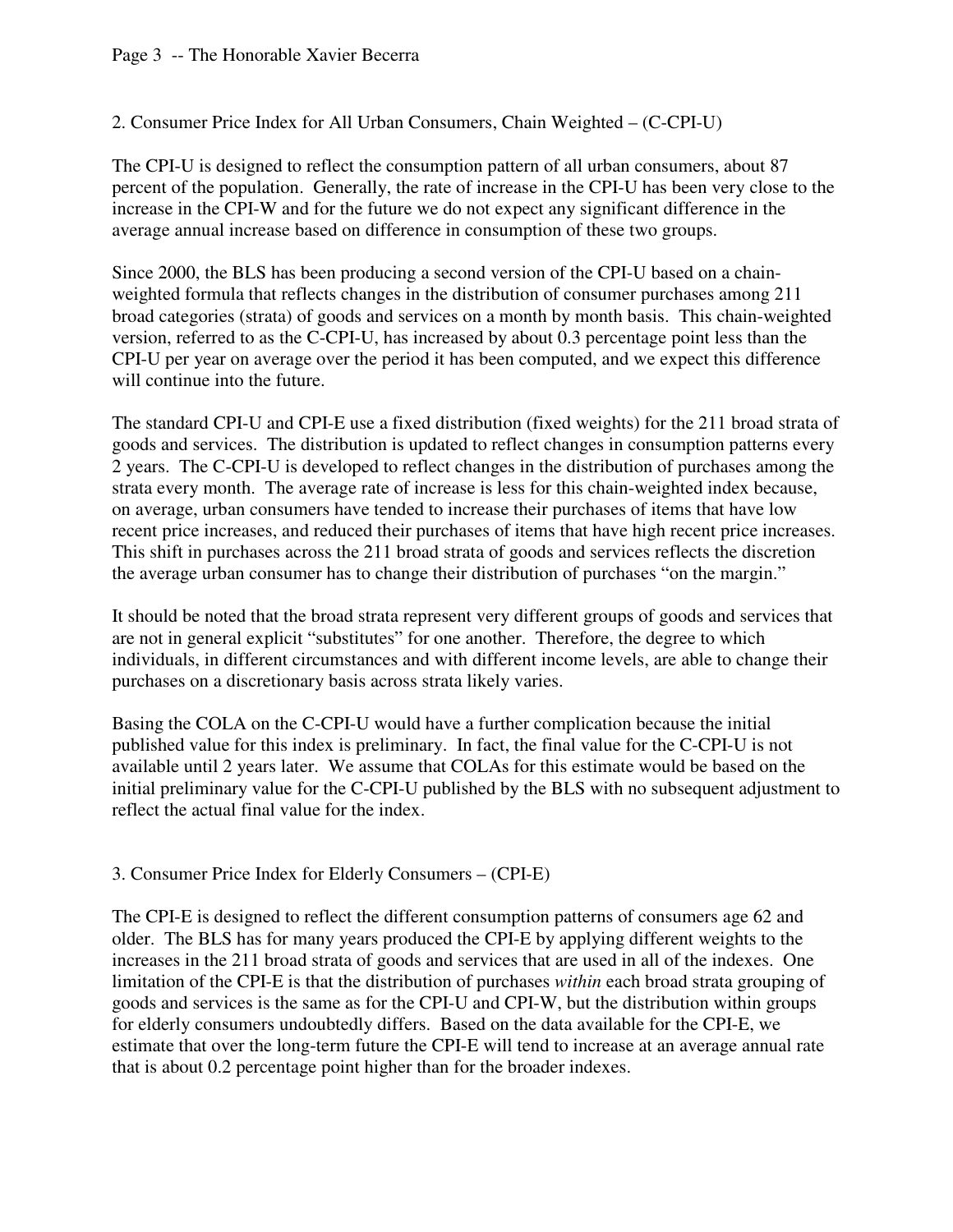The primary reason that the CPI-E rises faster than the CPI-W and CPI-U is the greater weight on health expenditures, which have risen and are expected to continue rising faster than most other strata. Housing is also a stratum that is weighted higher in the CPI-E, and has generally had relatively high price increases. In very recent years, housing prices have declined significantly, resulting in a break in the longer-term trend for the relatively fast rise in the CPI-E. However, we do not believe housing prices will continue to fall, or even to rise at less than the overall average increase for all goods and services, indefinitely. Therefore we assume that the CPI-E will, over the long run, continue to rise at a relatively fast rate due to the high weight on health services for the elderly.

We hope these estimates and this analysis will be helpful. Please let me know if we may provide further assistance.

Sincerely,

Stephe C. Goss

 Stephen C. Goss Chief Actuary

Enclosures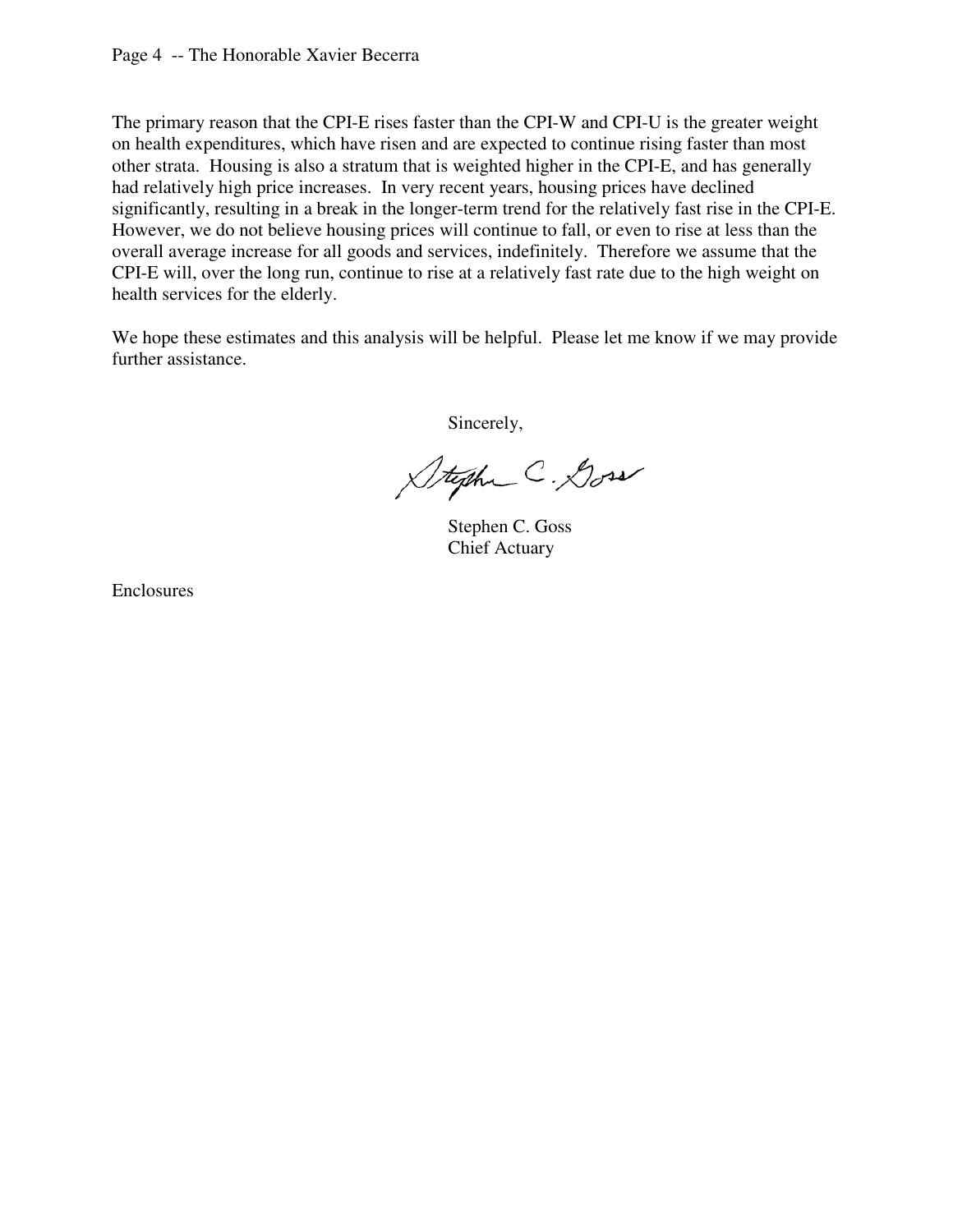## **Table 1B1. Changes in Benefits for Hypothetical Workers Beginning Benefit Receipt at age 65 COLA based on a Chain-Weighted Price Index (C-CPI-U) beginning December 2012**

| Year         | <b>Present Law Scheduled</b>        |                |                                                                                                        |               | <b>Proposal Scheduled Benefit</b> |
|--------------|-------------------------------------|----------------|--------------------------------------------------------------------------------------------------------|---------------|-----------------------------------|
| Attain       | <b>Monthly Benefits<sup>3</sup></b> |                | Reduced                                                                                                |               | <b>Percent of Present Law:</b>    |
| Age 65       | (Wage-Indexed                       | (CPI-Indexed   | COLA <sup>4</sup>                                                                                      | Total         | Scheduled                         |
|              | 2011 Dollars)                       | 2011 Dollars)  | (Percent change)                                                                                       |               | (Percents)                        |
|              |                                     |                | Very-Low-AIME (\$10,879 for $20111$ ) 30-Year Scaled Earner (8.1% of Retirees <sup>2</sup> )           |               |                                   |
| 2011         | 662                                 | 662            | $0.0\,$                                                                                                | 0.0           | 100.0                             |
| 2030         | 585                                 | 773            | $-0.9$                                                                                                 | $-0.9$        | 99.1                              |
| 2050         | 586                                 | 978            | $-0.9$                                                                                                 | $-0.9$        | 99.1                              |
| 2080         | 586                                 | 1,365          | $-0.9$                                                                                                 | $-0.9$        | 99.1                              |
|              |                                     |                |                                                                                                        |               |                                   |
|              |                                     |                | Very-Low-AIME (\$10,879 for 2011 <sup>1</sup> ) 20-Year Scaled Earner (6.2% of Retirees <sup>2</sup> ) |               |                                   |
| 2011         | 662                                 | 662            | 0.0                                                                                                    | 0.0           | 100.0                             |
| 2030         | 585                                 | 773            | $-0.9$                                                                                                 | $-0.9$        | 99.1                              |
| 2050         | 586                                 | 978            | $-0.9$                                                                                                 | $-0.9$        | 99.1                              |
| 2080         | 586                                 | 1,365          | $-0.9$                                                                                                 | $-0.9$        | 99.1                              |
|              |                                     |                |                                                                                                        |               |                                   |
|              |                                     |                | Very-Low-AIME (\$10,879 for $20111$ ) 14-Year Scaled Earner (5.2% of Retirees <sup>2</sup> )           |               |                                   |
| 2011         | 662                                 | 662            | 0.0                                                                                                    | 0.0           | 100.0                             |
| 2030         | 585                                 | 773            | $-0.9$                                                                                                 | $-0.9$        | 99.1                              |
| 2050         | 586                                 | 978            | $-0.9$                                                                                                 | $-0.9$        | 99.1                              |
| 2080         | 586                                 | 1,365          | $-0.9$                                                                                                 | $-0.9$        | 99.1                              |
|              |                                     |                | Low-AIME (\$19,583 for $20111$ ) 44-Year Scaled Earner (13.4% of Retirees <sup>2</sup> )               |               |                                   |
|              |                                     | 866            |                                                                                                        |               |                                   |
| 2011         | 866                                 |                | 0.0<br>$-0.9$                                                                                          | 0.0<br>$-0.9$ | 100.0<br>99.1                     |
| 2030<br>2050 | 765<br>766                          | 1,012          | $-0.9$                                                                                                 | $-0.9$        | 99.1                              |
| 2080         | 766                                 | 1,280<br>1,786 | $-0.9$                                                                                                 | $-0.9$        | 99.1                              |
|              |                                     |                |                                                                                                        |               |                                   |
|              |                                     |                | Low-AIME (\$19,583 for $20111$ ) 30-Year Scaled Earner (6.9% of Retirees <sup>2</sup> )                |               |                                   |
| 2011         | 866                                 | 866            | 0.0                                                                                                    | 0.0           | 100.0                             |
| 2030         | 765                                 | 1,012          | $-0.9$                                                                                                 | $-0.9$        | 99.1                              |
| 2050         | 766                                 | 1,280          | $-0.9$                                                                                                 | $-0.9$        | 99.1                              |
| 2080         | 766                                 | 1,786          | $-0.9$                                                                                                 | $-0.9$        | 99.1                              |
|              |                                     |                |                                                                                                        |               |                                   |
|              |                                     |                | Low-AIME (\$19,583 for 2011 <sup>1</sup> ) 20-Year Scaled Earner (2.7% of Retirees <sup>2</sup> )      |               |                                   |
| 2011         | 866                                 | 866            | 0.0                                                                                                    | 0.0           | 100.0                             |
| 2030         | 765                                 | 1,012          | $-0.9$                                                                                                 | $-0.9$        | 99.1                              |
| 2050         | 766                                 | 1,280          | $-0.9$                                                                                                 | $-0.9$        | 99.1                              |
| 2080         | 766                                 | 1,786          | $-0.9$                                                                                                 | $-0.9$        | 99.1                              |
|              |                                     |                |                                                                                                        |               |                                   |
|              |                                     |                | Medium-AIME (\$43,518 for 2011 <sup>1</sup> ) 44-Year Scaled Earner (27.0% of Retirees <sup>2</sup> )  |               |                                   |
| 2011         | 1,428                               | 1,428          | 0.0                                                                                                    | 0.0           | 100.0                             |
| 2030         | 1,261                               | 1,667          | $-0.9$                                                                                                 | $-0.9$        | 99.1                              |
| 2050         | 1,263                               | 2,109          | $-0.9$                                                                                                 | $-0.9$        | 99.1                              |
| 2080         | 1,262                               | 2,943          | $-0.9$                                                                                                 | $-0.9$        | 99.1                              |
|              |                                     |                | Medium-AIME (\$43,518 for 2011 <sup>1</sup> ) 30-Year Scaled Earner (4.3% of Retirees <sup>2</sup> )   |               |                                   |
| 2011         | 1,428                               | 1,428          | 0.0                                                                                                    | 0.0           | 100.0                             |
| 2030         | 1,261                               | 1,667          | $-0.9$                                                                                                 | $-0.9$        | 99.1                              |
| 2050         | 1,263                               | 2,109          | $-0.9$                                                                                                 | $-0.9$        | 99.1                              |
| 2080         | 1,262                               | 2,943          | $-0.9$                                                                                                 | $-0.9$        | 99.1                              |
|              |                                     |                |                                                                                                        |               |                                   |
|              |                                     |                | High-AIME (\$69,629 for 2011 <sup>1</sup> ) 44-Year Scaled Earner (20.5% of Retirees <sup>2</sup> )    |               |                                   |
| 2011         | 1,892                               | 1,892          | 0.0                                                                                                    | 0.0           | 100.0                             |
| 2030         | 1,672                               | 2,210          | $-0.9$                                                                                                 | $-0.9$        | 99.1                              |
| 2050         | 1,673                               | 2,795          | $-0.9$                                                                                                 | $-0.9$        | 99.1                              |
| 2080         | 1,673                               | 3,900          | $-0.9$                                                                                                 | $-0.9$        | 99.1                              |
|              |                                     |                |                                                                                                        |               |                                   |
|              |                                     |                | Maximum-AIME (\$106,800 for 2011 <sup>1</sup> ) Steady Earner (5.6% of Retirees <sup>2</sup> )         |               |                                   |
| 2011         | 2,250                               | 2,250          | 0.0                                                                                                    | 0.0           | 100.0                             |
| 2030         | 2,045                               | 2,703          | $-0.9$                                                                                                 | $-0.9$        | 99.1                              |
| 2050<br>2080 | 2,043                               | 3,412          | $-0.9$                                                                                                 | $-0.9$        | 99.1                              |
|              | 2,039                               | 4,754          | $-0.9$                                                                                                 | $-0.9$        | 99.1                              |

 $3$  After trust fund exhaustion under present law continuing taxes are expected to be enough to pay about three fourths of scheduled benefits.

4 Starting Dec 2012, compute the COLA using a chained CPI-W, producing 0.3% lower annual COLAs on average.

All estimates based on the intermediate assumptions of the 2011 Trustees Report.

Office of the Chief Actuary, Social Security Administration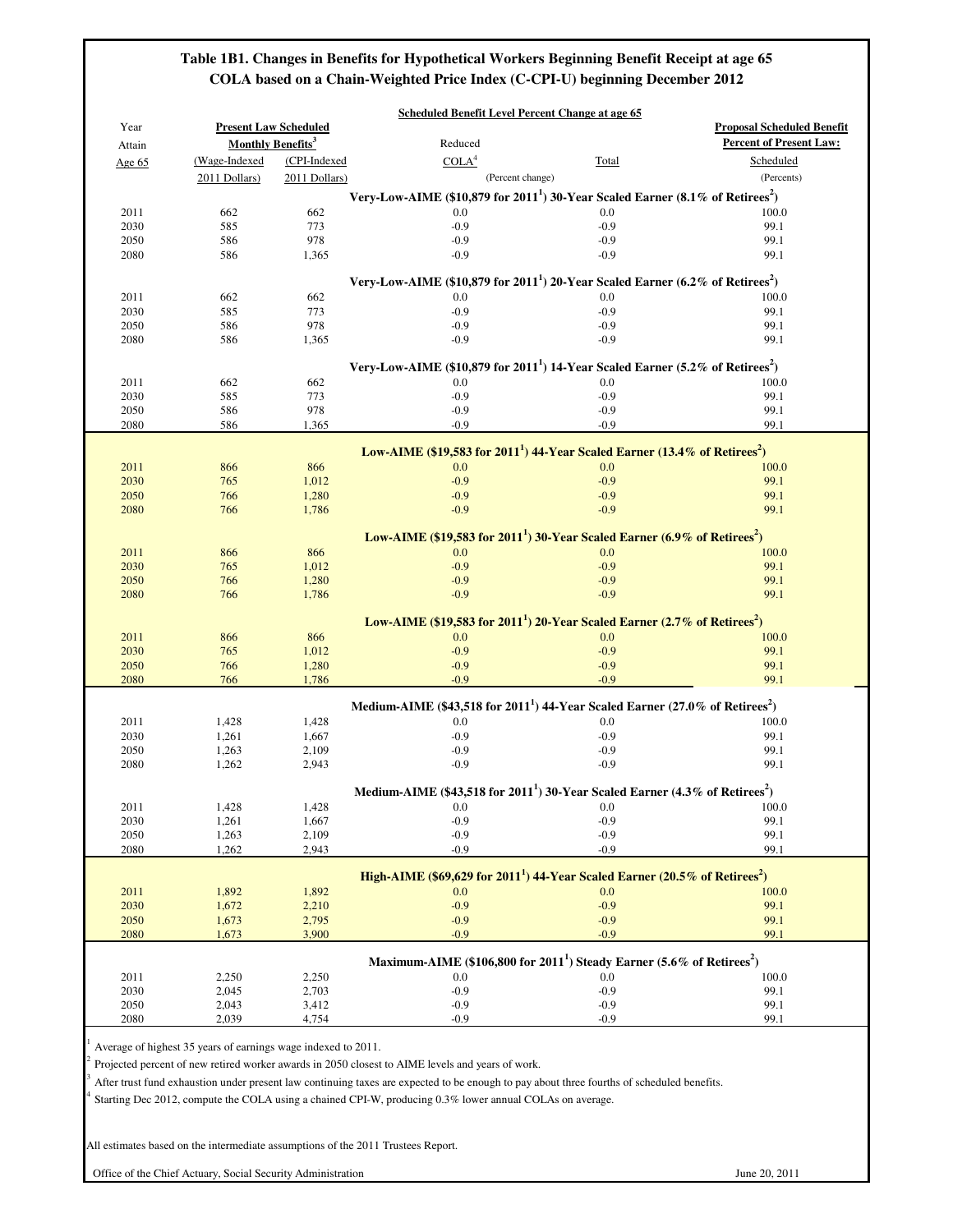**Table 1B2. Changes in Benefits for Hypothetical Workers Beginning Benefit Receipt at age 65 COLA based on a Chain-Weighted Price Index (C-CPI-U) beginning December 2012**

## **Proposal Benefit as Percent of Present Law Scheduled**

| (Percents)<br>Very-Low-AIME (\$10,879 for 2011 <sup>1</sup> ) 30-Year Scaled Earner (8.1% of Retirees <sup>2</sup> )<br>94.3<br>91.6<br>2011<br>100.0<br>97.1<br>96.3<br>2030<br>99.1<br>93.5<br>90.8<br>96.3<br>2050<br>99.1<br>93.5<br>90.8<br>96.3<br>2080<br>99.1<br>93.5<br>90.8<br>Very-Low-AIME (\$10,879 for 2011 <sup>1</sup> ) 20-Year Scaled Earner (6.2% of Retirees <sup>2</sup> )<br>91.6<br>2011<br>100.0<br>94.3<br>97.1<br>96.3<br>2030<br>99.1<br>93.5<br>90.8<br>2050<br>99.1<br>96.3<br>93.5<br>90.8<br>96.3<br>93.5<br>90.8<br>2080<br>99.1<br>Very-Low-AIME (\$10,879 for $20111$ ) 14-Year Scaled Earner (5.2% of Retirees <sup>2</sup> )<br>2011<br>100.0<br>97.1<br>94.3<br>91.6<br>96.3<br>2030<br>99.1<br>93.5<br>90.8<br>99.1<br>96.3<br>93.5<br>90.8<br>2050<br>90.8<br>2080<br>99.1<br>96.3<br>93.5<br>Low-AIME (\$19,583 for 2011 <sup>1</sup> ) 44-Year Scaled Earner (13.4% of Retirees <sup>2</sup> )<br>2011<br>91.6<br>100.0<br>97.1<br>94.3<br>96.3<br>93.5<br>2030<br>99.1<br>90.8<br>2050<br>99.1<br>96.3<br>93.5<br>90.8<br>96.3<br>90.8<br>99.1<br>93.5<br>2080<br>Low-AIME (\$19,583 for 2011 <sup>1</sup> ) 30-Year Scaled Earner (6.9% of Retirees <sup>2</sup> )<br>91.6<br>2011<br>100.0<br>97.1<br>94.3<br>2030<br>99.1<br>96.3<br>93.5<br>90.8<br>2050<br>99.1<br>96.3<br>93.5<br>90.8<br>96.3<br>2080<br>93.5<br>90.8<br>99.1<br>Low-AIME (\$19,583 for 2011 <sup>1</sup> ) 20-Year Scaled Earner (2.7% of Retirees <sup>2</sup> )<br>100.0<br>91.6<br>2011<br>97.1<br>94.3<br>90.8<br>2030<br>99.1<br>96.3<br>93.5<br>2050<br>99.1<br>96.3<br>93.5<br>90.8<br>96.3<br>2080<br>99.1<br>93.5<br>90.8<br>Medium-AIME (\$43,518 for 2011 <sup>1</sup> ) 44-Year Scaled Earner (27.0% of Retirees <sup>2</sup> )<br>2011<br>100.0<br>97.1<br>94.3<br>91.6<br>96.3<br>93.5<br>90.8<br>2030<br>99.1<br>96.3<br>2050<br>99.1<br>93.5<br>90.8<br>2080<br>96.3<br>93.5<br>90.8<br>99.1<br>Medium-AIME (\$43,518 for 2011 <sup>1</sup> ) 30-Year Scaled Earner (4.3% of Retirees <sup>2</sup> )<br>2011<br>100.0<br>97.1<br>94.3<br>91.6<br>96.3<br>93.5<br>90.8<br>2030<br>99.1<br>96.3<br>93.5<br>90.8<br>2050<br>99.1<br>99.1<br>96.3<br>93.5<br>90.8<br>2080<br>High-AIME (\$69,629 for 2011 <sup>1</sup> ) 44-Year Scaled Earner (20.5% of Retirees <sup>2</sup> )<br>2011<br>100.0<br>97.1<br>94.3<br>91.6<br>2030<br>96.3<br>93.5<br>99.1<br>90.8<br>2050<br>99.1<br>96.3<br>93.5<br>90.8<br>99.1<br>96.3<br>93.5<br>90.8<br>2080<br>Maximum-AIME (\$106,800 for 2011 <sup>1</sup> ) Steady Earner (5.6% of Retirees <sup>2</sup> )<br>2011<br>100.0<br>97.1<br>94.3<br>91.6<br>96.3<br>93.5<br>2030<br>99.1<br>90.8<br>2050<br>96.3<br>93.5<br>90.8<br>99.1 | Attain<br>Age 65 | Age $65$ | Age 75 | Age 85 | Age 95 |
|------------------------------------------------------------------------------------------------------------------------------------------------------------------------------------------------------------------------------------------------------------------------------------------------------------------------------------------------------------------------------------------------------------------------------------------------------------------------------------------------------------------------------------------------------------------------------------------------------------------------------------------------------------------------------------------------------------------------------------------------------------------------------------------------------------------------------------------------------------------------------------------------------------------------------------------------------------------------------------------------------------------------------------------------------------------------------------------------------------------------------------------------------------------------------------------------------------------------------------------------------------------------------------------------------------------------------------------------------------------------------------------------------------------------------------------------------------------------------------------------------------------------------------------------------------------------------------------------------------------------------------------------------------------------------------------------------------------------------------------------------------------------------------------------------------------------------------------------------------------------------------------------------------------------------------------------------------------------------------------------------------------------------------------------------------------------------------------------------------------------------------------------------------------------------------------------------------------------------------------------------------------------------------------------------------------------------------------------------------------------------------------------------------------------------------------------------------------------------------------------------------------------------------------------------------------------------------------------------------------------------------------------------------------------------------------------------------|------------------|----------|--------|--------|--------|
|                                                                                                                                                                                                                                                                                                                                                                                                                                                                                                                                                                                                                                                                                                                                                                                                                                                                                                                                                                                                                                                                                                                                                                                                                                                                                                                                                                                                                                                                                                                                                                                                                                                                                                                                                                                                                                                                                                                                                                                                                                                                                                                                                                                                                                                                                                                                                                                                                                                                                                                                                                                                                                                                                                            |                  |          |        |        |        |
|                                                                                                                                                                                                                                                                                                                                                                                                                                                                                                                                                                                                                                                                                                                                                                                                                                                                                                                                                                                                                                                                                                                                                                                                                                                                                                                                                                                                                                                                                                                                                                                                                                                                                                                                                                                                                                                                                                                                                                                                                                                                                                                                                                                                                                                                                                                                                                                                                                                                                                                                                                                                                                                                                                            |                  |          |        |        |        |
|                                                                                                                                                                                                                                                                                                                                                                                                                                                                                                                                                                                                                                                                                                                                                                                                                                                                                                                                                                                                                                                                                                                                                                                                                                                                                                                                                                                                                                                                                                                                                                                                                                                                                                                                                                                                                                                                                                                                                                                                                                                                                                                                                                                                                                                                                                                                                                                                                                                                                                                                                                                                                                                                                                            |                  |          |        |        |        |
|                                                                                                                                                                                                                                                                                                                                                                                                                                                                                                                                                                                                                                                                                                                                                                                                                                                                                                                                                                                                                                                                                                                                                                                                                                                                                                                                                                                                                                                                                                                                                                                                                                                                                                                                                                                                                                                                                                                                                                                                                                                                                                                                                                                                                                                                                                                                                                                                                                                                                                                                                                                                                                                                                                            |                  |          |        |        |        |
|                                                                                                                                                                                                                                                                                                                                                                                                                                                                                                                                                                                                                                                                                                                                                                                                                                                                                                                                                                                                                                                                                                                                                                                                                                                                                                                                                                                                                                                                                                                                                                                                                                                                                                                                                                                                                                                                                                                                                                                                                                                                                                                                                                                                                                                                                                                                                                                                                                                                                                                                                                                                                                                                                                            |                  |          |        |        |        |
|                                                                                                                                                                                                                                                                                                                                                                                                                                                                                                                                                                                                                                                                                                                                                                                                                                                                                                                                                                                                                                                                                                                                                                                                                                                                                                                                                                                                                                                                                                                                                                                                                                                                                                                                                                                                                                                                                                                                                                                                                                                                                                                                                                                                                                                                                                                                                                                                                                                                                                                                                                                                                                                                                                            |                  |          |        |        |        |
|                                                                                                                                                                                                                                                                                                                                                                                                                                                                                                                                                                                                                                                                                                                                                                                                                                                                                                                                                                                                                                                                                                                                                                                                                                                                                                                                                                                                                                                                                                                                                                                                                                                                                                                                                                                                                                                                                                                                                                                                                                                                                                                                                                                                                                                                                                                                                                                                                                                                                                                                                                                                                                                                                                            |                  |          |        |        |        |
|                                                                                                                                                                                                                                                                                                                                                                                                                                                                                                                                                                                                                                                                                                                                                                                                                                                                                                                                                                                                                                                                                                                                                                                                                                                                                                                                                                                                                                                                                                                                                                                                                                                                                                                                                                                                                                                                                                                                                                                                                                                                                                                                                                                                                                                                                                                                                                                                                                                                                                                                                                                                                                                                                                            |                  |          |        |        |        |
|                                                                                                                                                                                                                                                                                                                                                                                                                                                                                                                                                                                                                                                                                                                                                                                                                                                                                                                                                                                                                                                                                                                                                                                                                                                                                                                                                                                                                                                                                                                                                                                                                                                                                                                                                                                                                                                                                                                                                                                                                                                                                                                                                                                                                                                                                                                                                                                                                                                                                                                                                                                                                                                                                                            |                  |          |        |        |        |
|                                                                                                                                                                                                                                                                                                                                                                                                                                                                                                                                                                                                                                                                                                                                                                                                                                                                                                                                                                                                                                                                                                                                                                                                                                                                                                                                                                                                                                                                                                                                                                                                                                                                                                                                                                                                                                                                                                                                                                                                                                                                                                                                                                                                                                                                                                                                                                                                                                                                                                                                                                                                                                                                                                            |                  |          |        |        |        |
|                                                                                                                                                                                                                                                                                                                                                                                                                                                                                                                                                                                                                                                                                                                                                                                                                                                                                                                                                                                                                                                                                                                                                                                                                                                                                                                                                                                                                                                                                                                                                                                                                                                                                                                                                                                                                                                                                                                                                                                                                                                                                                                                                                                                                                                                                                                                                                                                                                                                                                                                                                                                                                                                                                            |                  |          |        |        |        |
|                                                                                                                                                                                                                                                                                                                                                                                                                                                                                                                                                                                                                                                                                                                                                                                                                                                                                                                                                                                                                                                                                                                                                                                                                                                                                                                                                                                                                                                                                                                                                                                                                                                                                                                                                                                                                                                                                                                                                                                                                                                                                                                                                                                                                                                                                                                                                                                                                                                                                                                                                                                                                                                                                                            |                  |          |        |        |        |
|                                                                                                                                                                                                                                                                                                                                                                                                                                                                                                                                                                                                                                                                                                                                                                                                                                                                                                                                                                                                                                                                                                                                                                                                                                                                                                                                                                                                                                                                                                                                                                                                                                                                                                                                                                                                                                                                                                                                                                                                                                                                                                                                                                                                                                                                                                                                                                                                                                                                                                                                                                                                                                                                                                            |                  |          |        |        |        |
|                                                                                                                                                                                                                                                                                                                                                                                                                                                                                                                                                                                                                                                                                                                                                                                                                                                                                                                                                                                                                                                                                                                                                                                                                                                                                                                                                                                                                                                                                                                                                                                                                                                                                                                                                                                                                                                                                                                                                                                                                                                                                                                                                                                                                                                                                                                                                                                                                                                                                                                                                                                                                                                                                                            |                  |          |        |        |        |
|                                                                                                                                                                                                                                                                                                                                                                                                                                                                                                                                                                                                                                                                                                                                                                                                                                                                                                                                                                                                                                                                                                                                                                                                                                                                                                                                                                                                                                                                                                                                                                                                                                                                                                                                                                                                                                                                                                                                                                                                                                                                                                                                                                                                                                                                                                                                                                                                                                                                                                                                                                                                                                                                                                            |                  |          |        |        |        |
|                                                                                                                                                                                                                                                                                                                                                                                                                                                                                                                                                                                                                                                                                                                                                                                                                                                                                                                                                                                                                                                                                                                                                                                                                                                                                                                                                                                                                                                                                                                                                                                                                                                                                                                                                                                                                                                                                                                                                                                                                                                                                                                                                                                                                                                                                                                                                                                                                                                                                                                                                                                                                                                                                                            |                  |          |        |        |        |
|                                                                                                                                                                                                                                                                                                                                                                                                                                                                                                                                                                                                                                                                                                                                                                                                                                                                                                                                                                                                                                                                                                                                                                                                                                                                                                                                                                                                                                                                                                                                                                                                                                                                                                                                                                                                                                                                                                                                                                                                                                                                                                                                                                                                                                                                                                                                                                                                                                                                                                                                                                                                                                                                                                            |                  |          |        |        |        |
|                                                                                                                                                                                                                                                                                                                                                                                                                                                                                                                                                                                                                                                                                                                                                                                                                                                                                                                                                                                                                                                                                                                                                                                                                                                                                                                                                                                                                                                                                                                                                                                                                                                                                                                                                                                                                                                                                                                                                                                                                                                                                                                                                                                                                                                                                                                                                                                                                                                                                                                                                                                                                                                                                                            |                  |          |        |        |        |
|                                                                                                                                                                                                                                                                                                                                                                                                                                                                                                                                                                                                                                                                                                                                                                                                                                                                                                                                                                                                                                                                                                                                                                                                                                                                                                                                                                                                                                                                                                                                                                                                                                                                                                                                                                                                                                                                                                                                                                                                                                                                                                                                                                                                                                                                                                                                                                                                                                                                                                                                                                                                                                                                                                            |                  |          |        |        |        |
|                                                                                                                                                                                                                                                                                                                                                                                                                                                                                                                                                                                                                                                                                                                                                                                                                                                                                                                                                                                                                                                                                                                                                                                                                                                                                                                                                                                                                                                                                                                                                                                                                                                                                                                                                                                                                                                                                                                                                                                                                                                                                                                                                                                                                                                                                                                                                                                                                                                                                                                                                                                                                                                                                                            |                  |          |        |        |        |
|                                                                                                                                                                                                                                                                                                                                                                                                                                                                                                                                                                                                                                                                                                                                                                                                                                                                                                                                                                                                                                                                                                                                                                                                                                                                                                                                                                                                                                                                                                                                                                                                                                                                                                                                                                                                                                                                                                                                                                                                                                                                                                                                                                                                                                                                                                                                                                                                                                                                                                                                                                                                                                                                                                            |                  |          |        |        |        |
|                                                                                                                                                                                                                                                                                                                                                                                                                                                                                                                                                                                                                                                                                                                                                                                                                                                                                                                                                                                                                                                                                                                                                                                                                                                                                                                                                                                                                                                                                                                                                                                                                                                                                                                                                                                                                                                                                                                                                                                                                                                                                                                                                                                                                                                                                                                                                                                                                                                                                                                                                                                                                                                                                                            |                  |          |        |        |        |
|                                                                                                                                                                                                                                                                                                                                                                                                                                                                                                                                                                                                                                                                                                                                                                                                                                                                                                                                                                                                                                                                                                                                                                                                                                                                                                                                                                                                                                                                                                                                                                                                                                                                                                                                                                                                                                                                                                                                                                                                                                                                                                                                                                                                                                                                                                                                                                                                                                                                                                                                                                                                                                                                                                            |                  |          |        |        |        |
|                                                                                                                                                                                                                                                                                                                                                                                                                                                                                                                                                                                                                                                                                                                                                                                                                                                                                                                                                                                                                                                                                                                                                                                                                                                                                                                                                                                                                                                                                                                                                                                                                                                                                                                                                                                                                                                                                                                                                                                                                                                                                                                                                                                                                                                                                                                                                                                                                                                                                                                                                                                                                                                                                                            |                  |          |        |        |        |
|                                                                                                                                                                                                                                                                                                                                                                                                                                                                                                                                                                                                                                                                                                                                                                                                                                                                                                                                                                                                                                                                                                                                                                                                                                                                                                                                                                                                                                                                                                                                                                                                                                                                                                                                                                                                                                                                                                                                                                                                                                                                                                                                                                                                                                                                                                                                                                                                                                                                                                                                                                                                                                                                                                            |                  |          |        |        |        |
|                                                                                                                                                                                                                                                                                                                                                                                                                                                                                                                                                                                                                                                                                                                                                                                                                                                                                                                                                                                                                                                                                                                                                                                                                                                                                                                                                                                                                                                                                                                                                                                                                                                                                                                                                                                                                                                                                                                                                                                                                                                                                                                                                                                                                                                                                                                                                                                                                                                                                                                                                                                                                                                                                                            |                  |          |        |        |        |
|                                                                                                                                                                                                                                                                                                                                                                                                                                                                                                                                                                                                                                                                                                                                                                                                                                                                                                                                                                                                                                                                                                                                                                                                                                                                                                                                                                                                                                                                                                                                                                                                                                                                                                                                                                                                                                                                                                                                                                                                                                                                                                                                                                                                                                                                                                                                                                                                                                                                                                                                                                                                                                                                                                            |                  |          |        |        |        |
|                                                                                                                                                                                                                                                                                                                                                                                                                                                                                                                                                                                                                                                                                                                                                                                                                                                                                                                                                                                                                                                                                                                                                                                                                                                                                                                                                                                                                                                                                                                                                                                                                                                                                                                                                                                                                                                                                                                                                                                                                                                                                                                                                                                                                                                                                                                                                                                                                                                                                                                                                                                                                                                                                                            |                  |          |        |        |        |
|                                                                                                                                                                                                                                                                                                                                                                                                                                                                                                                                                                                                                                                                                                                                                                                                                                                                                                                                                                                                                                                                                                                                                                                                                                                                                                                                                                                                                                                                                                                                                                                                                                                                                                                                                                                                                                                                                                                                                                                                                                                                                                                                                                                                                                                                                                                                                                                                                                                                                                                                                                                                                                                                                                            |                  |          |        |        |        |
|                                                                                                                                                                                                                                                                                                                                                                                                                                                                                                                                                                                                                                                                                                                                                                                                                                                                                                                                                                                                                                                                                                                                                                                                                                                                                                                                                                                                                                                                                                                                                                                                                                                                                                                                                                                                                                                                                                                                                                                                                                                                                                                                                                                                                                                                                                                                                                                                                                                                                                                                                                                                                                                                                                            |                  |          |        |        |        |
|                                                                                                                                                                                                                                                                                                                                                                                                                                                                                                                                                                                                                                                                                                                                                                                                                                                                                                                                                                                                                                                                                                                                                                                                                                                                                                                                                                                                                                                                                                                                                                                                                                                                                                                                                                                                                                                                                                                                                                                                                                                                                                                                                                                                                                                                                                                                                                                                                                                                                                                                                                                                                                                                                                            |                  |          |        |        |        |
|                                                                                                                                                                                                                                                                                                                                                                                                                                                                                                                                                                                                                                                                                                                                                                                                                                                                                                                                                                                                                                                                                                                                                                                                                                                                                                                                                                                                                                                                                                                                                                                                                                                                                                                                                                                                                                                                                                                                                                                                                                                                                                                                                                                                                                                                                                                                                                                                                                                                                                                                                                                                                                                                                                            |                  |          |        |        |        |
|                                                                                                                                                                                                                                                                                                                                                                                                                                                                                                                                                                                                                                                                                                                                                                                                                                                                                                                                                                                                                                                                                                                                                                                                                                                                                                                                                                                                                                                                                                                                                                                                                                                                                                                                                                                                                                                                                                                                                                                                                                                                                                                                                                                                                                                                                                                                                                                                                                                                                                                                                                                                                                                                                                            |                  |          |        |        |        |
|                                                                                                                                                                                                                                                                                                                                                                                                                                                                                                                                                                                                                                                                                                                                                                                                                                                                                                                                                                                                                                                                                                                                                                                                                                                                                                                                                                                                                                                                                                                                                                                                                                                                                                                                                                                                                                                                                                                                                                                                                                                                                                                                                                                                                                                                                                                                                                                                                                                                                                                                                                                                                                                                                                            |                  |          |        |        |        |
|                                                                                                                                                                                                                                                                                                                                                                                                                                                                                                                                                                                                                                                                                                                                                                                                                                                                                                                                                                                                                                                                                                                                                                                                                                                                                                                                                                                                                                                                                                                                                                                                                                                                                                                                                                                                                                                                                                                                                                                                                                                                                                                                                                                                                                                                                                                                                                                                                                                                                                                                                                                                                                                                                                            |                  |          |        |        |        |
|                                                                                                                                                                                                                                                                                                                                                                                                                                                                                                                                                                                                                                                                                                                                                                                                                                                                                                                                                                                                                                                                                                                                                                                                                                                                                                                                                                                                                                                                                                                                                                                                                                                                                                                                                                                                                                                                                                                                                                                                                                                                                                                                                                                                                                                                                                                                                                                                                                                                                                                                                                                                                                                                                                            |                  |          |        |        |        |
|                                                                                                                                                                                                                                                                                                                                                                                                                                                                                                                                                                                                                                                                                                                                                                                                                                                                                                                                                                                                                                                                                                                                                                                                                                                                                                                                                                                                                                                                                                                                                                                                                                                                                                                                                                                                                                                                                                                                                                                                                                                                                                                                                                                                                                                                                                                                                                                                                                                                                                                                                                                                                                                                                                            |                  |          |        |        |        |
|                                                                                                                                                                                                                                                                                                                                                                                                                                                                                                                                                                                                                                                                                                                                                                                                                                                                                                                                                                                                                                                                                                                                                                                                                                                                                                                                                                                                                                                                                                                                                                                                                                                                                                                                                                                                                                                                                                                                                                                                                                                                                                                                                                                                                                                                                                                                                                                                                                                                                                                                                                                                                                                                                                            |                  |          |        |        |        |
|                                                                                                                                                                                                                                                                                                                                                                                                                                                                                                                                                                                                                                                                                                                                                                                                                                                                                                                                                                                                                                                                                                                                                                                                                                                                                                                                                                                                                                                                                                                                                                                                                                                                                                                                                                                                                                                                                                                                                                                                                                                                                                                                                                                                                                                                                                                                                                                                                                                                                                                                                                                                                                                                                                            |                  |          |        |        |        |
|                                                                                                                                                                                                                                                                                                                                                                                                                                                                                                                                                                                                                                                                                                                                                                                                                                                                                                                                                                                                                                                                                                                                                                                                                                                                                                                                                                                                                                                                                                                                                                                                                                                                                                                                                                                                                                                                                                                                                                                                                                                                                                                                                                                                                                                                                                                                                                                                                                                                                                                                                                                                                                                                                                            |                  |          |        |        |        |
|                                                                                                                                                                                                                                                                                                                                                                                                                                                                                                                                                                                                                                                                                                                                                                                                                                                                                                                                                                                                                                                                                                                                                                                                                                                                                                                                                                                                                                                                                                                                                                                                                                                                                                                                                                                                                                                                                                                                                                                                                                                                                                                                                                                                                                                                                                                                                                                                                                                                                                                                                                                                                                                                                                            |                  |          |        |        |        |
|                                                                                                                                                                                                                                                                                                                                                                                                                                                                                                                                                                                                                                                                                                                                                                                                                                                                                                                                                                                                                                                                                                                                                                                                                                                                                                                                                                                                                                                                                                                                                                                                                                                                                                                                                                                                                                                                                                                                                                                                                                                                                                                                                                                                                                                                                                                                                                                                                                                                                                                                                                                                                                                                                                            |                  |          |        |        |        |
|                                                                                                                                                                                                                                                                                                                                                                                                                                                                                                                                                                                                                                                                                                                                                                                                                                                                                                                                                                                                                                                                                                                                                                                                                                                                                                                                                                                                                                                                                                                                                                                                                                                                                                                                                                                                                                                                                                                                                                                                                                                                                                                                                                                                                                                                                                                                                                                                                                                                                                                                                                                                                                                                                                            |                  |          |        |        |        |
|                                                                                                                                                                                                                                                                                                                                                                                                                                                                                                                                                                                                                                                                                                                                                                                                                                                                                                                                                                                                                                                                                                                                                                                                                                                                                                                                                                                                                                                                                                                                                                                                                                                                                                                                                                                                                                                                                                                                                                                                                                                                                                                                                                                                                                                                                                                                                                                                                                                                                                                                                                                                                                                                                                            |                  |          |        |        |        |
|                                                                                                                                                                                                                                                                                                                                                                                                                                                                                                                                                                                                                                                                                                                                                                                                                                                                                                                                                                                                                                                                                                                                                                                                                                                                                                                                                                                                                                                                                                                                                                                                                                                                                                                                                                                                                                                                                                                                                                                                                                                                                                                                                                                                                                                                                                                                                                                                                                                                                                                                                                                                                                                                                                            |                  |          |        |        |        |
|                                                                                                                                                                                                                                                                                                                                                                                                                                                                                                                                                                                                                                                                                                                                                                                                                                                                                                                                                                                                                                                                                                                                                                                                                                                                                                                                                                                                                                                                                                                                                                                                                                                                                                                                                                                                                                                                                                                                                                                                                                                                                                                                                                                                                                                                                                                                                                                                                                                                                                                                                                                                                                                                                                            |                  |          |        |        |        |
|                                                                                                                                                                                                                                                                                                                                                                                                                                                                                                                                                                                                                                                                                                                                                                                                                                                                                                                                                                                                                                                                                                                                                                                                                                                                                                                                                                                                                                                                                                                                                                                                                                                                                                                                                                                                                                                                                                                                                                                                                                                                                                                                                                                                                                                                                                                                                                                                                                                                                                                                                                                                                                                                                                            |                  |          |        |        |        |
|                                                                                                                                                                                                                                                                                                                                                                                                                                                                                                                                                                                                                                                                                                                                                                                                                                                                                                                                                                                                                                                                                                                                                                                                                                                                                                                                                                                                                                                                                                                                                                                                                                                                                                                                                                                                                                                                                                                                                                                                                                                                                                                                                                                                                                                                                                                                                                                                                                                                                                                                                                                                                                                                                                            |                  |          |        |        |        |
|                                                                                                                                                                                                                                                                                                                                                                                                                                                                                                                                                                                                                                                                                                                                                                                                                                                                                                                                                                                                                                                                                                                                                                                                                                                                                                                                                                                                                                                                                                                                                                                                                                                                                                                                                                                                                                                                                                                                                                                                                                                                                                                                                                                                                                                                                                                                                                                                                                                                                                                                                                                                                                                                                                            |                  |          |        |        |        |
|                                                                                                                                                                                                                                                                                                                                                                                                                                                                                                                                                                                                                                                                                                                                                                                                                                                                                                                                                                                                                                                                                                                                                                                                                                                                                                                                                                                                                                                                                                                                                                                                                                                                                                                                                                                                                                                                                                                                                                                                                                                                                                                                                                                                                                                                                                                                                                                                                                                                                                                                                                                                                                                                                                            |                  |          |        |        |        |
|                                                                                                                                                                                                                                                                                                                                                                                                                                                                                                                                                                                                                                                                                                                                                                                                                                                                                                                                                                                                                                                                                                                                                                                                                                                                                                                                                                                                                                                                                                                                                                                                                                                                                                                                                                                                                                                                                                                                                                                                                                                                                                                                                                                                                                                                                                                                                                                                                                                                                                                                                                                                                                                                                                            |                  |          |        |        |        |
|                                                                                                                                                                                                                                                                                                                                                                                                                                                                                                                                                                                                                                                                                                                                                                                                                                                                                                                                                                                                                                                                                                                                                                                                                                                                                                                                                                                                                                                                                                                                                                                                                                                                                                                                                                                                                                                                                                                                                                                                                                                                                                                                                                                                                                                                                                                                                                                                                                                                                                                                                                                                                                                                                                            |                  |          |        |        |        |
|                                                                                                                                                                                                                                                                                                                                                                                                                                                                                                                                                                                                                                                                                                                                                                                                                                                                                                                                                                                                                                                                                                                                                                                                                                                                                                                                                                                                                                                                                                                                                                                                                                                                                                                                                                                                                                                                                                                                                                                                                                                                                                                                                                                                                                                                                                                                                                                                                                                                                                                                                                                                                                                                                                            |                  |          |        |        |        |
|                                                                                                                                                                                                                                                                                                                                                                                                                                                                                                                                                                                                                                                                                                                                                                                                                                                                                                                                                                                                                                                                                                                                                                                                                                                                                                                                                                                                                                                                                                                                                                                                                                                                                                                                                                                                                                                                                                                                                                                                                                                                                                                                                                                                                                                                                                                                                                                                                                                                                                                                                                                                                                                                                                            | 2080             | 99.1     | 96.3   | 93.5   | 90.8   |

All estimates based on the intermediate assumptions of the 2011 Trustees Report.

Office of the Chief Actuary, Social Security Adminstration June 20, 2011

Year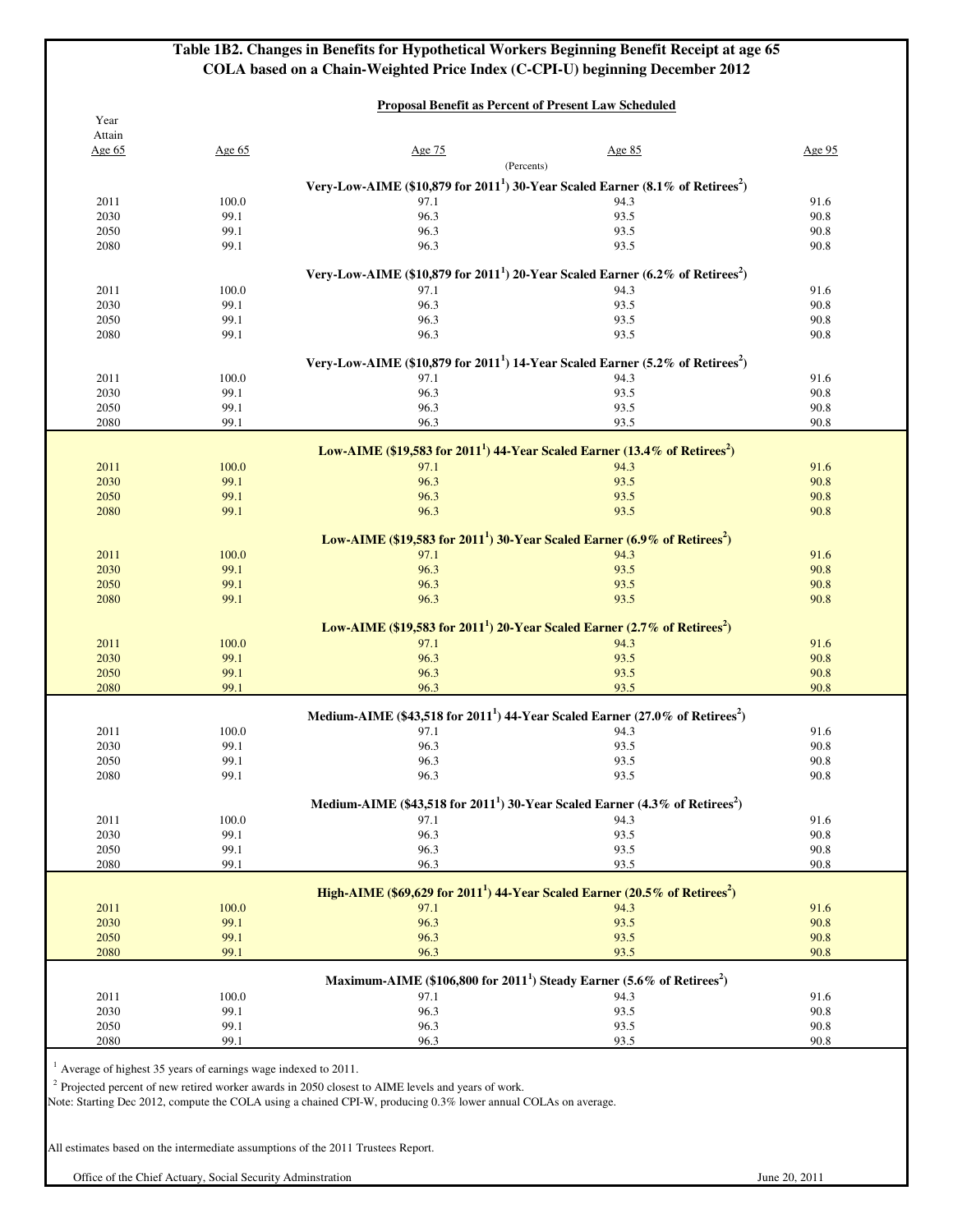## **Table 2B1. Changes in Benefits for Hypothetical Workers Beginning Benefit Receipt at age 65 COLA based on a Price Index Weighted to the Consumption of the Elderly (CPI-E) beginning December 2012**

| Year                         | <b>Present Law Scheduled</b>        |                |                                                                                                       |            | <b>Proposal Scheduled Benefit</b> |
|------------------------------|-------------------------------------|----------------|-------------------------------------------------------------------------------------------------------|------------|-----------------------------------|
| Attain                       | <b>Monthly Benefits<sup>3</sup></b> |                | Reduced                                                                                               |            | <b>Percent of Present Law:</b>    |
| Age 65                       | (Wage-Indexed                       | (CPI-Indexed   | COLA <sup>4</sup>                                                                                     | Total      | Scheduled                         |
|                              | 2011 Dollars)                       | 2011 Dollars)  | (Percent change)                                                                                      |            | (Percents)                        |
|                              |                                     |                | Very-Low-AIME (\$10,879 for $20111$ ) 30-Year Scaled Earner (8.1% of Retirees <sup>2</sup> )          |            |                                   |
| 2011                         | 662                                 | 662            | 0.0                                                                                                   | 0.0        | 100.0                             |
| 2030                         | 585                                 | 773            | 0.6                                                                                                   | 0.6        | 100.6                             |
| 2050                         | 586                                 | 978            | 0.6                                                                                                   | 0.6        | 100.6                             |
| 2080                         | 586                                 | 1,365          | 0.6                                                                                                   | 0.6        | 100.6                             |
|                              |                                     |                |                                                                                                       |            |                                   |
|                              |                                     |                | Very-Low-AIME (\$10,879 for $20111$ ) 20-Year Scaled Earner (6.2% of Retirees <sup>2</sup> )          |            |                                   |
| 2011                         | 662                                 | 662            | 0.0                                                                                                   | $0.0\,$    | 100.0                             |
| 2030                         | 585                                 | 773            | 0.6                                                                                                   | 0.6        | 100.6                             |
| 2050                         | 586                                 | 978            | 0.6                                                                                                   | 0.6        | 100.6                             |
| 2080                         | 586                                 | 1,365          | 0.6                                                                                                   | 0.6        | 100.6                             |
|                              |                                     |                | Very-Low-AIME (\$10,879 for $20111$ ) 14-Year Scaled Earner (5.2% of Retirees <sup>2</sup> )          |            |                                   |
| 2011                         | 662                                 | 662            | 0.0                                                                                                   | 0.0        | 100                               |
| 2030                         | 585                                 | 773            | 0.6                                                                                                   | 0.6        | 100.6                             |
| 2050                         | 586                                 | 978            | 0.6                                                                                                   | 0.6        | 100.6                             |
| 2080                         | 586                                 | 1,365          | 0.6                                                                                                   | 0.6        | 100.6                             |
|                              |                                     |                |                                                                                                       |            |                                   |
|                              |                                     |                | Low-AIME (\$19,583 for $20111$ ) 44-Year Scaled Earner (13.4% of Retirees <sup>2</sup> )              |            |                                   |
| 2011                         | 866                                 | 866            | 0.0                                                                                                   | 0.0        | 100.0                             |
| 2030                         | 765                                 | 1,012          | 0.6                                                                                                   | 0.6        | 100.6                             |
| 2050                         | 766                                 | 1,280          | 0.6                                                                                                   | 0.6        | 100.6                             |
| 2080                         | 766                                 | 1,786          | 0.6                                                                                                   | 0.6        | 100.6                             |
|                              |                                     |                |                                                                                                       |            |                                   |
|                              |                                     |                | Low-AIME $(\$19,583$ for $2011^1)$ 30-Year Scaled Earner (6.9% of Retirees <sup>2</sup> )             |            |                                   |
| 2011                         | 866                                 | 866            | 0.0                                                                                                   | 0.0        | 100.0                             |
| 2030                         | 765                                 | 1,012          | 0.6                                                                                                   | 0.6        | 100.6                             |
| 2050                         | 766                                 | 1,280          | 0.6                                                                                                   | 0.6        | 100.6                             |
| 2080                         | 766                                 | 1,786          | 0.6                                                                                                   | 0.6        | 100.6                             |
|                              |                                     |                | Low-AIME (\$19,583 for 2011 <sup>1</sup> ) 20-Year Scaled Earner (2.7% of Retirees <sup>2</sup> )     |            |                                   |
| 2011                         | 866                                 | 866            | 0.0                                                                                                   | 0.0        | 100.0                             |
| 2030                         | 765                                 | 1,012          | 0.6                                                                                                   | 0.6        | 100.6                             |
| 2050                         | 766                                 | 1,280          | 0.6                                                                                                   | 0.6        | 100.6                             |
| 2080                         | 766                                 | 1,786          | 0.6                                                                                                   | 0.6        | 100.6                             |
|                              |                                     |                |                                                                                                       |            |                                   |
|                              |                                     |                | Medium-AIME (\$43,518 for 2011 <sup>1</sup> ) 44-Year Scaled Earner (27.0% of Retirees <sup>2</sup> ) |            |                                   |
| 2011                         | 1,428                               | 1,428          | 0.0                                                                                                   | 0.0        | 100.0                             |
| 2030                         | 1,261                               | 1,667          | 0.6                                                                                                   | 0.6        | 100.6                             |
| 2050                         | 1,263                               | 2,109          | 0.6                                                                                                   | 0.6        | 100.6                             |
| 2080                         | 1,262                               | 2,943          | 0.6                                                                                                   | 0.6        | 100.6                             |
|                              |                                     |                | Medium-AIME (\$43,518 for $20111$ ) 30-Year Scaled Earner (4.3% of Retirees <sup>2</sup> )            |            |                                   |
|                              |                                     |                | 0.0                                                                                                   | $0.0\,$    |                                   |
| 2011<br>2030                 | 1,428<br>1,261                      | 1,428<br>1,667 | 0.6                                                                                                   | 0.6        | 100.0<br>100.6                    |
| 2050                         | 1,263                               | 2,109          | 0.6                                                                                                   | 0.6        | 100.6                             |
| 2080                         | 1,262                               | 2,943          | 0.6                                                                                                   | 0.6        | 100.6                             |
|                              |                                     |                |                                                                                                       |            |                                   |
|                              |                                     |                | High-AIME (\$69,629 for $20111$ ) 44-Year Scaled Earner (20.5% of Retirees <sup>2</sup> )             |            |                                   |
| 2011                         | 1,892                               | 1,892          | 0.0                                                                                                   | 0.0        | 100.0                             |
| 2030                         | 1,672                               | 2,210          | 0.6                                                                                                   | 0.6        | 100.6                             |
| 2050                         | 1,673                               | 2,795          | 0.6                                                                                                   | 0.6        | 100.6                             |
|                              | 1,673                               | 3,900          | 0.6                                                                                                   | 0.6        | 100.6                             |
|                              |                                     |                |                                                                                                       |            |                                   |
|                              |                                     |                | Maximum-AIME (\$106,800 for 2011 <sup>1</sup> ) Steady Earner (5.6% of Retirees <sup>2</sup> )        |            |                                   |
| 2080                         |                                     |                |                                                                                                       | 0.0        | 100.0                             |
|                              | 2,250                               | 2,250          | 0.0                                                                                                   |            |                                   |
|                              | 2,045                               | 2,703          | 0.6                                                                                                   | 0.6        | 100.6                             |
| 2011<br>2030<br>2050<br>2080 | 2,043<br>2,039                      | 3,412<br>4,754 | 0.6<br>0.6                                                                                            | 0.6<br>0.6 | 100.6<br>100.6                    |

 $3$  After trust fund exhaustion under present law continuing taxes are expected to be enough to pay about three fourths of scheduled benefits.

4 Starting Dec 2012, compute the COLA using a chained CPI-E, producing 0.2% higher annual COLAs on average.

All estimates based on the intermediate assumptions of the 2011 Trustees Report.

Office of the Chief Actuary, Social Security Administration

June 20, 2011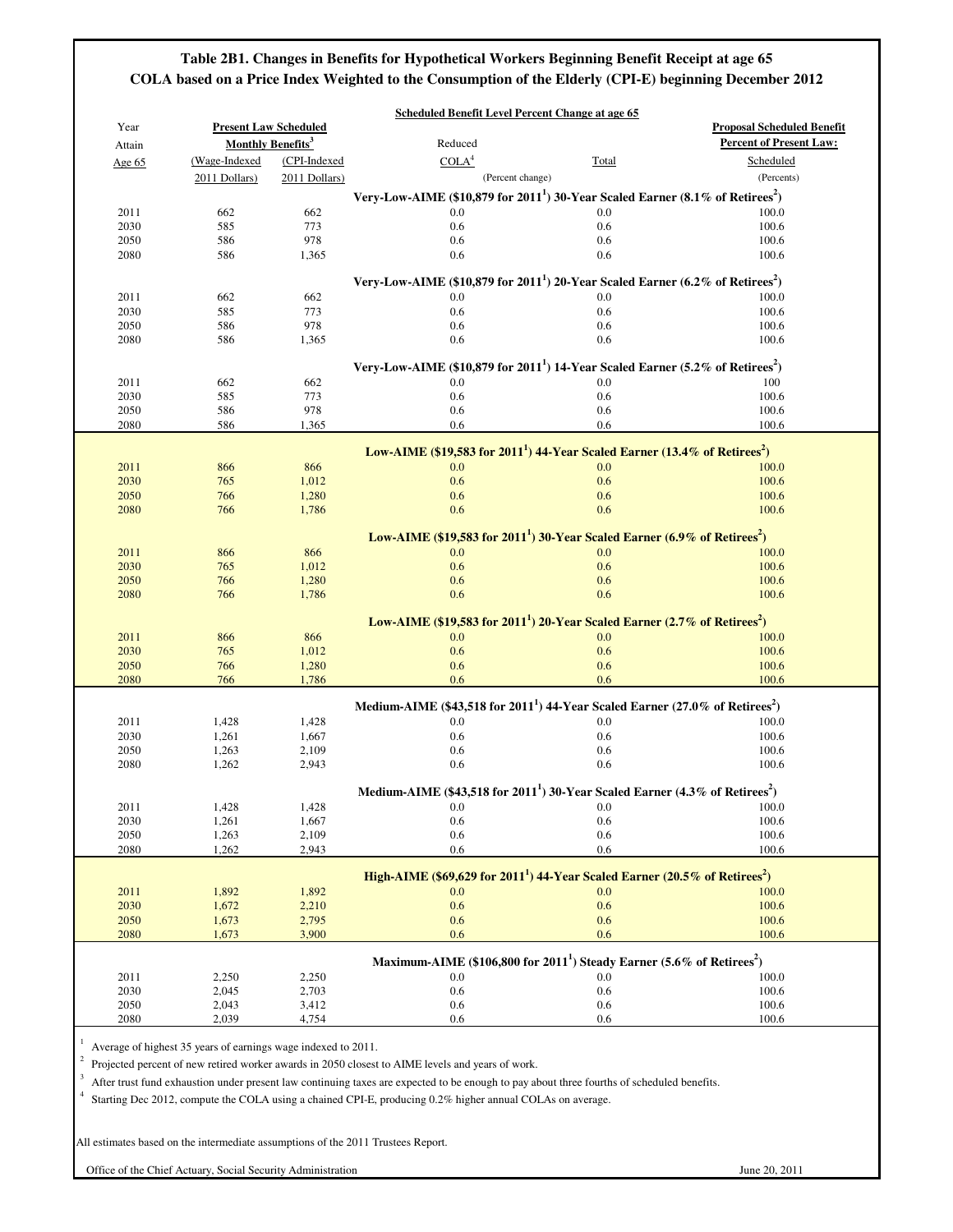## **Table 2B2. Changes in Benefits for Hypothetical Workers Beginning Benefit Receipt at age 65 COLA based on a Price Index Weighted to the Consumption of the Elderly (CPI-E) beginning December 2012**

### **Proposal Scheduled Benefit as Percent of Present Law Scheduled**

| Attain       |                |                |                                                                                                             |                |
|--------------|----------------|----------------|-------------------------------------------------------------------------------------------------------------|----------------|
| Age $65$     | Age $65$       | Age 75         | Age 85                                                                                                      | Age 95         |
|              |                |                | (Percents)                                                                                                  |                |
|              |                |                | Very-Low-AIME (\$10,879 for 2011 <sup>1</sup> ) 30-Year Scaled Earner (8.1% of Retirees <sup>2</sup> )      |                |
| 2011         | 100.0          | 102.0          | 104.0                                                                                                       | 106.0          |
| 2030         | 100.6          | 102.6          | 104.6                                                                                                       | 106.6          |
| 2050         | 100.6          | 102.6          | 104.6                                                                                                       | 106.6          |
| 2080         | 100.6          | 102.6          | 104.6                                                                                                       | 106.6          |
|              |                |                | Very-Low-AIME (\$10,879 for 2011 <sup>1</sup> ) 20-Year Scaled Earner (6.2% of Retirees <sup>2</sup> )      |                |
| 2011         | 100.0          | 102.0          | 104.0                                                                                                       | 106.0          |
| 2030         | 100.6          | 102.6          | 104.6                                                                                                       | 106.6          |
| 2050         | 100.6          | 102.6          | 104.6                                                                                                       | 106.6          |
| 2080         | 100.6          | 102.6          | 104.6                                                                                                       | 106.6          |
|              |                |                | Very-Low-AIME (\$10,879 for 2011 <sup>1</sup> ) 14-Year Scaled Earner (5.2% of Retirees <sup>2</sup> )      |                |
| 2011         | 100.0          | 102.0          | 104.0                                                                                                       | 106.0          |
| 2030         | 100.6          | 102.6          | 104.6                                                                                                       | 106.6          |
| 2050         | 100.6          | 102.6          | 104.6                                                                                                       | 106.6          |
| 2080         | 100.6          | 102.6          | 104.6                                                                                                       | 106.6          |
|              |                |                |                                                                                                             |                |
| 2011         | 100.0          | 102.0          | Low-AIME (\$19,583 for 2011 <sup>1</sup> ) 44-Year Scaled Earner (13.4% of Retirees <sup>2</sup> )<br>104.0 | 106.0          |
| 2030         | 100.6          | 102.6          | 104.6                                                                                                       | 106.6          |
| 2050         | 100.6          | 102.6          | 104.6                                                                                                       | 106.6          |
| 2080         | 100.6          | 102.6          | 104.6                                                                                                       | 106.6          |
|              |                |                |                                                                                                             |                |
|              |                |                | Low-AIME (\$19,583 for $20111$ ) 30-Year Scaled Earner (6.9% of Retirees <sup>2</sup> )                     |                |
| 2011         | 100.0          | 102.0          | 104.0                                                                                                       | 106.0          |
| 2030         | 100.6          | 102.6          | 104.6                                                                                                       | 106.6          |
| 2050         | 100.6          | 102.6          | 104.6                                                                                                       | 106.6          |
| 2080         | 100.6          | 102.6          | 104.6                                                                                                       | 106.6          |
|              |                |                | Low-AIME (\$19,583 for 2011 <sup>1</sup> ) 20-Year Scaled Earner (2.7% of Retirees <sup>2</sup> )           |                |
| 2011         | 100.0          | 102.0          | 104.0                                                                                                       | 106.0          |
| 2030         | 100.6          | 102.6          | 104.6                                                                                                       | 106.6          |
| 2050         | 100.6          | 102.6          | 104.6                                                                                                       | 106.6          |
| 2080         | 100.6          | 102.6          | 104.6                                                                                                       | 106.6          |
|              |                |                | Medium-AIME (\$43,518 for $20111$ ) 44-Year Scaled Earner (27.0% of Retirees <sup>2</sup> )                 |                |
| 2011         | 100.0          | 102.0          | 104.0                                                                                                       | 106.0          |
| 2030         | 100.6          | 102.6          | 104.6                                                                                                       | 106.6          |
| 2050         | 100.6          | 102.6          | 104.6                                                                                                       | 106.6          |
| 2080         | 100.6          | 102.6          | 104.6                                                                                                       | 106.6          |
|              |                |                |                                                                                                             |                |
|              |                |                | Medium-AIME (\$43,518 for 2011 <sup>1</sup> ) 30-Year Scaled Earner (4.3% of Retirees <sup>2</sup> )        |                |
| 2011         | 100.0          | 102.0          | 104.0                                                                                                       | 106.0          |
| 2030<br>2050 | 100.6<br>100.6 | 102.6<br>102.6 | 104.6<br>104.6                                                                                              | 106.6<br>106.6 |
| 2080         | 100.6          | 102.6          | 104.6                                                                                                       | 106.6          |
|              |                |                |                                                                                                             |                |
|              |                |                | High-AIME (\$69,629 for $20111$ ) 44-Year Scaled Earner (20.5% of Retirees <sup>2</sup> )                   |                |
| 2011         | 100.0          | 102.0          | 104.0                                                                                                       | 106.0          |
| 2030         | 100.6          | 102.6          | 104.6                                                                                                       | 106.6          |
| 2050         | 100.6          | 102.6          | 104.6                                                                                                       | 106.6          |
| 2080         | 100.6          | 102.6          | 104.6                                                                                                       | 106.6          |
|              |                |                | Maximum-AIME (\$106,800 for 2011 <sup>1</sup> ) Steady Earner (5.6% of Retirees <sup>2</sup> )              |                |
| 2011         | 100.0          | 102.0          | 104.0                                                                                                       | 106.0          |
| 2030         | 100.6          | 102.6          | 104.6                                                                                                       | 106.6          |
|              | 100.6          | 102.6          | 104.6                                                                                                       | 106.6          |
| 2050         |                |                |                                                                                                             |                |

All estimates based on the intermediate assumptions of the 2011 Trustees Report.

Office of the Chief Actuary, Social Security Adminstration June 20, 2011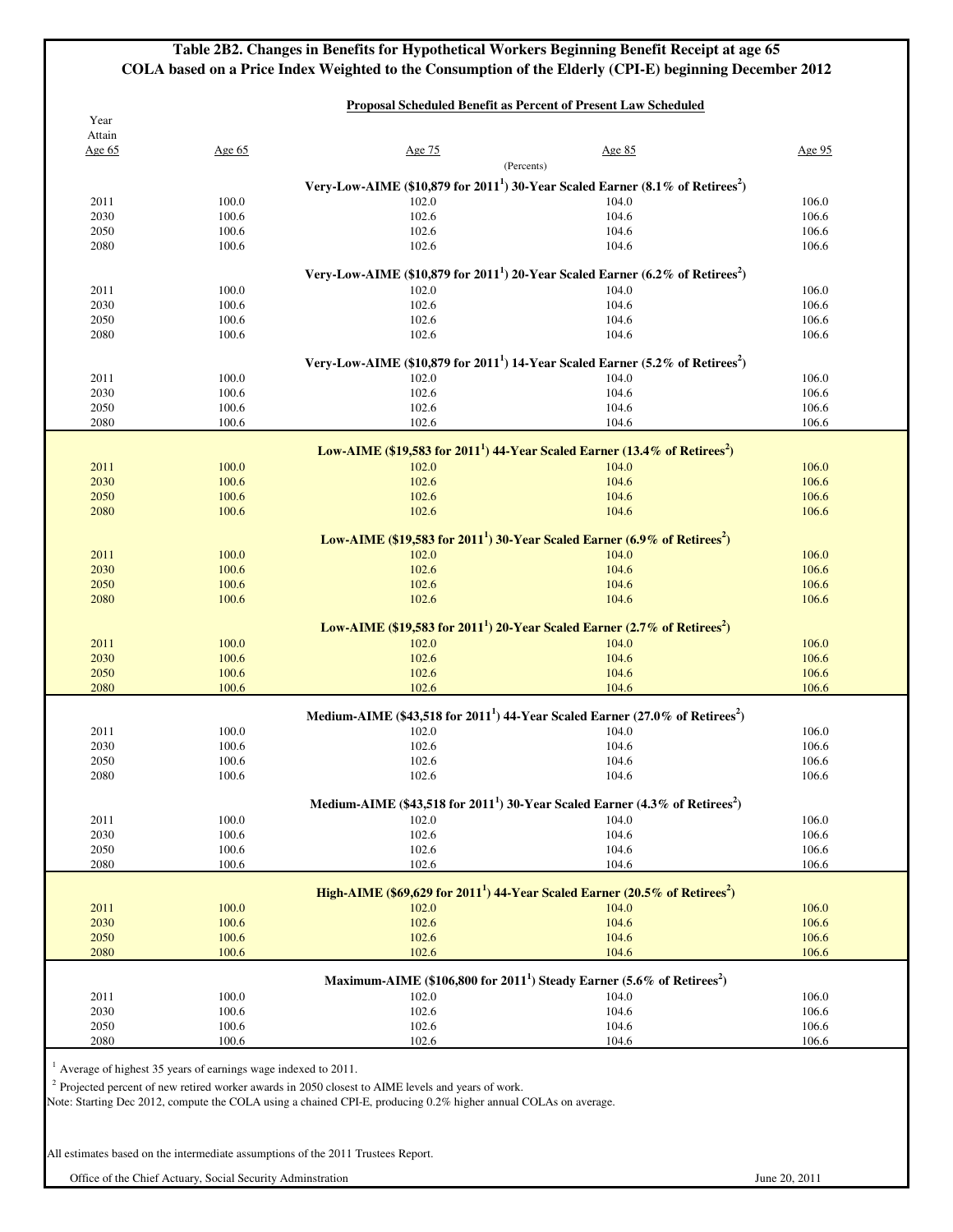<sup>1</sup> Under present law the year of exhaustion is 2036 Based on Intermediate Assumptions of the 2011 Trustees Report Chief Actuary Chief Actuary Chief Actuary

**COLA based on a Chain-Weighted Price Index (C-CPI-U) beginning December 2012 Table 1 - OASDI Cost Rate, Income Rate, Annual Balance, and Trust Fund Ratio**

|              |                                          | <b>Proposal</b> |                    |                                          |                    | <b>Change in Present Law</b> |                |
|--------------|------------------------------------------|-----------------|--------------------|------------------------------------------|--------------------|------------------------------|----------------|
|              | Expressed as a percentage of present-law |                 |                    | Expressed as a percentage of present-law |                    |                              |                |
|              |                                          | taxable payroll |                    | <b>Trust Fund</b>                        |                    | taxable payroll              |                |
|              |                                          | Income          | Annual             | Ratio                                    |                    | Income                       | Annual         |
| Year         | <b>Cost Rate</b>                         | Rate            | <b>Balance</b>     | $1-1$ -year                              | <b>Cost Rate</b>   | Rate                         | <b>Balance</b> |
| 2011         | 13.35                                    | 12.52           | $-0.82$            | 353                                      | 0.00               | 0.00                         | 0.00           |
| 2012         | 13.23                                    | 12.87           | $-0.36$            | 347                                      | 0.00               | 0.00                         | 0.00           |
| 2013         | 13.14<br>13.11                           | 12.86           | $-0.28$            | 342                                      | $-0.04$            | 0.00                         | 0.04<br>0.07   |
| 2014         |                                          | 12.91           | $-0.20$            | 336                                      | $-0.07$<br>$-0.11$ | 0.00                         |                |
| 2015<br>2016 | 13.13<br>13.18                           | 12.94<br>12.96  | $-0.20$<br>$-0.22$ | 331<br>326                               | $-0.14$            | 0.00<br>$-0.01$              | 0.10           |
| 2017         | 13.29                                    | 12.99           | $-0.29$            | 320                                      | $-0.18$            | $-0.01$                      | 0.14<br>0.17   |
| 2018         | 13.41                                    | 13.02           | $-0.39$            | 314                                      | $-0.21$            | $-0.01$                      | 0.20           |
| 2019         | 13.64                                    | 13.03           | $-0.61$            | 306                                      | $-0.24$            | $-0.01$                      | 0.23           |
| 2020         | 13.92                                    | 13.05           | $-0.88$            | 296                                      | $-0.27$            | $-0.01$                      | 0.26           |
| 2021         | 14.22                                    | 13.07           | $-1.15$            | 286                                      | $-0.30$            | $-0.02$                      | 0.29           |
| 2022         | 14.49                                    | 13.08           | $-1.41$            | 275                                      | $-0.34$            | $-0.02$                      | 0.32           |
| 2023         | 14.76                                    | 13.10           | $-1.66$            | 263                                      | $-0.37$            | $-0.02$                      | 0.35           |
| 2024         | 15.01                                    | 13.11           | $-1.90$            | 250                                      | $-0.39$            | $-0.02$                      | 0.37           |
| 2025         | 15.25                                    | 13.13           | $-2.12$            | 237                                      | $-0.42$            | $-0.02$                      | 0.40           |
| 2026         | 15.47                                    | 13.14           | $-2.33$            | 223                                      | $-0.45$            | $-0.02$                      | 0.43           |
| 2027         | 15.67                                    | 13.15           | $-2.52$            | 209                                      | $-0.48$            | $-0.02$                      | 0.45           |
| 2028         | 15.85                                    | 13.16           | $-2.68$            | 194                                      | $-0.50$            | $-0.03$                      | 0.47           |
| 2029         | 15.99                                    | 13.17           | $-2.82$            | 178                                      | $-0.52$            | $-0.03$                      | 0.50           |
| 2030         | 16.11                                    | 13.18           | $-2.93$            | 162                                      | $-0.55$            | $-0.03$                      | 0.52           |
| 2031         | 16.20                                    | 13.19           | $-3.01$            | 145                                      | $-0.56$            | $-0.03$                      | 0.54           |
| 2032         | 16.27                                    | 13.20           | $-3.07$            | 128                                      | $-0.58$            | $-0.03$                      | 0.55           |
| 2033         | 16.33                                    | 13.20           | $-3.13$            | 111                                      | $-0.60$            | $-0.03$                      | 0.57           |
| 2034         | 16.37                                    | 13.21           | $-3.16$            | 93                                       | $-0.61$            | $-0.03$                      | 0.58           |
| 2035         | 16.39                                    | 13.21           | $-3.18$            | 75                                       | $-0.63$            | $-0.03$                      | 0.59           |
| 2036         | 16.39                                    | 13.21           | $-3.18$            | 57                                       | $-0.64$            | $-0.03$                      | 0.61           |
| 2037         | 16.39                                    | 13.21           | $-3.18$            | 39                                       | $-0.65$            | $-0.03$                      | 0.62           |
| 2038         | 16.36                                    | 13.21           | $-3.15$            | 20                                       | $-0.66$            | $-0.04$                      | 0.62           |
| 2039         | 16.32                                    | 13.21           | $-3.11$            | $\mathbf{2}$                             | $-0.67$            | $-0.04$                      | 0.63           |
| 2040         | 16.28                                    | 13.21           | $-3.07$            | ----                                     | $-0.67$            | $-0.04$                      | 0.64           |
| 2041         | 16.23                                    | 13.21           | $-3.02$            | ----                                     | $-0.68$            | $-0.04$                      | 0.64           |
| 2042         | 16.19                                    | 13.21           | $-2.98$            | ----                                     | $-0.68$            | $-0.04$                      | 0.64           |
| 2043         | 16.15                                    | 13.21           | $-2.95$            | ----                                     | $-0.68$            | $-0.04$                      | 0.65           |
| 2044         | 16.13                                    | 13.21           | $-2.92$            | ----                                     | $-0.69$            | $-0.04$                      | 0.65           |
| 2045         | 16.10                                    | 13.21           | $-2.89$            | ----                                     | $-0.69$            | $-0.04$                      | 0.65           |
| 2046         | 16.07                                    | 13.21           | $-2.86$            | ----                                     | $-0.69$            | $-0.04$                      | 0.65           |
| 2047         | 16.05                                    | 13.21           | $-2.84$            | ----                                     | $-0.69$            | $-0.04$                      | 0.65           |
| 2048         | 16.03                                    | 13.21           | $-2.82$            | ----                                     | $-0.69$            | $-0.04$                      | 0.65           |
| 2049         | 16.01                                    | 13.21           | $-2.81$            | ----                                     | $-0.69$            | $-0.04$                      | 0.65           |
| 2050         | 16.00                                    | 13.21           | $-2.79$            | ----                                     | $-0.69$            | $-0.04$                      | 0.65           |
| 2051         | 15.99                                    | 13.21           | $-2.78$            | ----                                     | $-0.69$            | $-0.04$                      | 0.65           |
| 2052         | 15.99                                    | 13.21           | $-2.79$            | ----                                     | $-0.69$            | $-0.04$                      | 0.65           |
| 2053         | 16.00                                    | 13.21           | $-2.79$            | ----                                     | $-0.69$            | $-0.04$                      | 0.65           |
| 2054         | 16.01                                    | 13.21           | $-2.80$            | ----                                     | $-0.69$            | $-0.04$                      | 0.65           |
| 2055         | 16.03                                    | 13.21           | $-2.82$            | ----                                     | $-0.69$            | $-0.04$                      | 0.65           |
| 2056         | 16.05                                    | 13.21           | $-2.84$            | ----                                     | $-0.69$            | $-0.04$                      | 0.65           |
| 2057         | 16.07                                    | 13.22           | $-2.86$            | ----                                     | $-0.69$            | $-0.04$                      | 0.65           |
| 2058         | 16.09                                    | 13.22           | $-2.87$            | ----                                     | $-0.69$            | $-0.04$                      | 0.65           |
| 2059         | 16.10                                    | 13.22           | $-2.88$            | ----                                     | $-0.69$            | $-0.04$                      | 0.66           |
| 2060         | 16.11                                    | 13.22           | $-2.89$            | ----                                     | $-0.69$            | $-0.04$                      | 0.66           |
| 2061         | 16.12                                    | 13.22           | $-2.90$            | ----                                     | $-0.70$            | $-0.04$                      | 0.66           |
| 2062         | 16.13                                    | 13.22           | $-2.90$            | ----                                     | $-0.70$            | $-0.04$                      | 0.66           |
| 2063         | 16.14                                    | 13.22           | $-2.91$            | ----                                     | $-0.70$            | $-0.04$                      | 0.66           |
| 2064         | 16.15                                    | 13.22           | $-2.92$            | ----                                     | $-0.70$            | $-0.04$<br>$-0.04$           | 0.66<br>0.67   |
| 2065<br>2066 | 16.16<br>16.18                           | 13.23<br>13.23  | $-2.94$<br>$-2.95$ | ----                                     | $-0.71$<br>$-0.71$ | $-0.04$                      | 0.67           |
| 2067         | 16.20                                    | 13.23           | $-2.97$            | ----                                     | $-0.71$            | $-0.04$                      | 0.67           |
| 2068         | 16.23                                    | 13.23           | $-3.00$            | ----<br>----                             | $-0.71$            | $-0.04$                      | 0.67           |
| 2069         | 16.25                                    | 13.23           | $-3.02$            | ----                                     | $-0.72$            | $-0.04$                      | 0.68           |
| 2070         | 16.28                                    | 13.24           | $-3.05$            | ----                                     | $-0.72$            | $-0.04$                      | 0.68           |
| 2071         | 16.31                                    | 13.24           | $-3.08$            | ----                                     | $-0.72$            | $-0.04$                      | 0.68           |
| 2072         | 16.34                                    | 13.24           | $-3.10$            | ----                                     | $-0.72$            | $-0.04$                      | 0.68           |
| 2073         | 16.38                                    | 13.24           | $-3.14$            | ----                                     | $-0.73$            | $-0.04$                      | 0.69           |
| 2074         | 16.41                                    | 13.24           | $-3.17$            | ----                                     | $-0.73$            | $-0.04$                      | 0.69           |
| 2075         | 16.45                                    | 13.25           | $-3.20$            | ----                                     | $-0.73$            | $-0.04$                      | 0.69           |
| 2076         | 16.48                                    | 13.25           | $-3.23$            | ----                                     | $-0.73$            | $-0.04$                      | 0.69           |
| 2077         | 16.51                                    | 13.25           | $-3.26$            | ----                                     | $-0.74$            | $-0.04$                      | 0.70           |
| 2078         | 16.55                                    | 13.25           | $-3.30$            | ----                                     | $-0.74$            | $-0.04$                      | 0.70           |
| 2079         |                                          |                 |                    |                                          |                    |                              |                |
|              | 16.58                                    | 13.26<br>13.26  | $-3.33$<br>$-3.36$ |                                          | $-0.74$<br>$-0.74$ | $-0.04$                      | 0.70           |
| 2080<br>2081 | 16.62<br>16.65                           | 13.26           | $-3.39$            | ----<br>----                             | $-0.75$            | $-0.04$<br>$-0.04$           | 0.70<br>0.70   |
| 2082         | 16.69                                    | 13.26           | $-3.43$            |                                          | $-0.75$            | $-0.04$                      | 0.71           |
| 2083         | 16.73                                    | 13.26           | $-3.46$            | ----<br>----                             | $-0.75$            | $-0.04$                      | 0.71           |
| 2084         | 16.77                                    | 13.27           | $-3.50$            | ----                                     | $-0.75$            | $-0.04$                      | 0.71           |
| 2085         | 16.80                                    | 13.27           | $-3.53$            | ----                                     | $-0.75$            | $-0.04$                      | 0.71           |
| 2086         | 16.83                                    | 13.27           | $-3.56$            |                                          | $-0.76$            | $-0.04$                      | 0.72           |
|              |                                          |                 |                    | ----                                     |                    |                              |                |

|                                          | <b>Change in Present Law</b> |                |
|------------------------------------------|------------------------------|----------------|
| Expressed as a percentage of present-law |                              |                |
|                                          | taxable payroll              |                |
|                                          | Income                       | <b>Annual</b>  |
| <b>Cost Rate</b>                         | <b>Rate</b>                  | <b>Balance</b> |
| 0.00                                     | 0.00                         | 0.00           |
| 0.00                                     | 0.00                         | 0.00           |
| $-0.04$                                  | 0.00                         | 0.04           |
| $-0.07$                                  | 0.00                         | 0.07           |
| $-0.11$                                  | 0.00                         | 0.10           |
| $-0.14$                                  | $-0.01$                      | 0.14           |
| $-0.18$                                  | $-0.01$                      | 0.17           |
| $-0.21$                                  | $-0.01$                      | 0.20           |
| $-0.24$                                  | $-0.01$                      | 0.23           |
| $-0.27$                                  | $-0.01$                      | 0.26           |
| $-0.30$                                  | $-0.02$                      | 0.29           |
| $-0.34$<br>$-0.37$                       | $-0.02$                      | 0.32<br>0.35   |
|                                          | $-0.02$                      |                |
| $-0.39$<br>$-0.42$                       | $-0.02$<br>$-0.02$           | 0.37<br>0.40   |
| $-0.45$                                  | $-0.02$                      | 0.43           |
| $-0.48$                                  | $-0.02$                      | 0.45           |
| $-0.50$                                  | $-0.03$                      | 0.47           |
| $-0.52$                                  | $-0.03$                      | 0.50           |
| $-0.55$                                  | $-0.03$                      | 0.52           |
| $-0.56$                                  | $-0.03$                      | 0.54           |
| $-0.58$                                  | $-0.03$                      | 0.55           |
| $-0.60$                                  | $-0.03$                      | 0.57           |
| $-0.61$                                  | $-0.03$                      | 0.58           |
| $-0.63$                                  | $-0.03$                      | 0.59           |
| $-0.64$                                  | $-0.03$                      | 0.61           |
| $-0.65$                                  | $-0.03$                      | 0.62           |
| $-0.66$                                  | $-0.04$                      | 0.62           |
| $-0.67$                                  | $-0.04$                      | 0.63           |
| $-0.67$                                  | $-0.04$                      | 0.64           |
| $-0.68$                                  | $-0.04$                      | 0.64           |
| $-0.68$                                  | $-0.04$                      | 0.64           |
| $-0.68$                                  | $-0.04$                      | 0.65           |
| $-0.69$                                  | $-0.04$                      | 0.65           |
| $-0.69$                                  | $-0.04$                      | 0.65           |
| $-0.69$                                  | $-0.04$                      | 0.65           |
| $-0.69$                                  | $-0.04$                      | 0.65           |
| $-0.69$                                  | $-0.04$                      | 0.65           |
| $-0.69$                                  | $-0.04$                      | 0.65           |
| $-0.69$                                  | $-0.04$                      | 0.65           |
| $-0.69$                                  | $-0.04$                      | 0.65           |
| $-0.69$                                  | $-0.04$                      | 0.65           |
| $-0.69$                                  | $-0.04$                      | 0.65           |
| $-0.69$                                  | $-0.04$                      | 0.65           |
| $-0.69$                                  | $-0.04$                      | 0.65           |
| $-0.69$                                  | $-0.04$                      | 0.65           |
| $-0.69$                                  | $-0.04$                      | 0.65           |
| $-0.69$                                  | $-0.04$                      | 0.65           |
| $-0.69$                                  | $-0.04$                      | 0.66           |
| $-0.69$                                  | $-0.04$                      | 0.66           |
| $-0.70$                                  | $-0.04$                      | 0.66           |
| $-0.70$                                  | $-0.04$                      | 0.66           |
| $-0.70$                                  | $-0.04$                      | 0.66           |
| $-0.70$                                  | $-0.04$                      | 0.66           |
| $-0.71$                                  | $-0.04$                      | 0.67           |

| <b>Summarized Rates: OASDI</b> |           |             |           |             | <b>Summarized Rates: OASDI</b> |           |
|--------------------------------|-----------|-------------|-----------|-------------|--------------------------------|-----------|
|                                |           |             |           |             |                                | Change in |
|                                |           |             | Actuarial | Year of     | Change in<br>Change in         | Actuaria  |
|                                | Cost Rate | Income Rate | Balance   | Exhaustion' | Cost rate Income Rate          | Balance   |
| l - 2085<br>2011               | 15.70%    | 14.00%      | $-1.70%$  | 2039        | $-0.03%$<br>$-0.55%$           | 0.52%     |

> June 20, 2011 Social Security Administration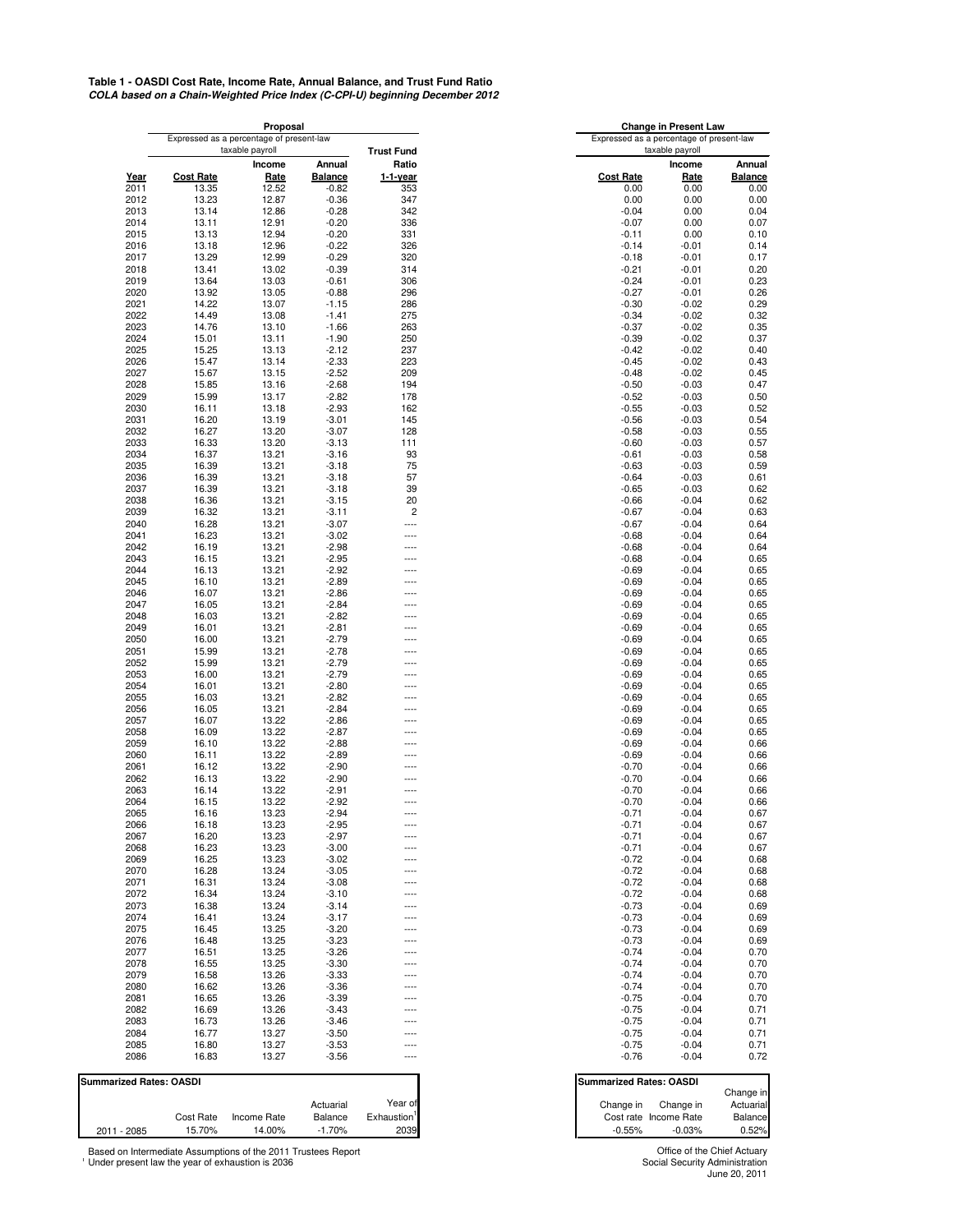<sup>1</sup> Under present law the year of exhaustion is 2036 Based on Intermediate Assumptions of the 2011 Trustees Report **Chief Actuary Office of the Chief Actuary** 

**COLA based on a Price Index Weighted to the Consumption of the Elderly (CPI-E) beginning December 2012 Table 2 - OASDI Cost Rate, Income Rate, Annual Balance, and Trust Fund Ratio**

|              |                                                             | Proposal       |                    |                            |                                                             |                                | <b>Change in Present Law</b> |                        |
|--------------|-------------------------------------------------------------|----------------|--------------------|----------------------------|-------------------------------------------------------------|--------------------------------|------------------------------|------------------------|
|              | Expressed as a percentage of present-law<br>taxable payroll |                |                    |                            | Expressed as a percentage of present-law<br>taxable payroll |                                |                              |                        |
|              |                                                             | Income         | <b>Annual</b>      | <b>Trust Fund</b><br>Ratio |                                                             |                                | Income                       | <b>Annual</b>          |
| Year         | <b>Cost Rate</b>                                            | Rate           | <b>Balance</b>     | 1-1-year                   |                                                             | <b>Cost Rate</b>               | Rate                         | <b>Balance</b>         |
| 2011         | 13.35                                                       | 12.52          | $-0.82$            | 353                        |                                                             | 0.00                           | 0.00                         | 0.00                   |
| 2012         | 13.23                                                       | 12.87          | $-0.36$            | 347                        |                                                             | 0.00                           | 0.00                         | 0.00                   |
| 2013         | 13.20                                                       | 12.87          | $-0.34$            | 340                        |                                                             | 0.02                           | 0.00                         | $-0.02$                |
| 2014         | 13.23                                                       | 12.92          | $-0.31$            | 333                        |                                                             | 0.05                           | 0.00                         | $-0.05$                |
| 2015         | 13.32                                                       | 12.94          | $-0.37$            | 325                        |                                                             | 0.07                           | 0.00                         | $-0.07$                |
| 2016         | 13.42                                                       | 12.98          | $-0.45$            | 318                        |                                                             | 0.10                           | 0.00                         | $-0.09$                |
| 2017         | 13.58                                                       | 13.01          | $-0.57$            | 309                        |                                                             | 0.12                           | 0.01                         | $-0.11$                |
| 2018         | 13.76                                                       | 13.03          | $-0.72$            | 300                        |                                                             | 0.14                           | 0.01                         | $-0.13$                |
| 2019<br>2020 | 14.04<br>14.38                                              | 13.05<br>13.07 | $-0.99$<br>$-1.31$ | 289<br>276                 |                                                             | 0.16<br>0.18                   | 0.01<br>0.01                 | $-0.15$<br>$-0.18$     |
| 2021         | 14.73                                                       | 13.09          | $-1.63$            | 263                        |                                                             | 0.21                           | 0.01                         | $-0.20$                |
| 2022         | 15.06                                                       | 13.11          | $-1.95$            | 248                        |                                                             | 0.23                           | 0.01                         | $-0.22$                |
| 2023         | 15.37                                                       | 13.13          | $-2.25$            | 233                        |                                                             | 0.25                           | 0.01                         | $-0.24$                |
| 2024         | 15.67                                                       | 13.15          | $-2.53$            | 217                        |                                                             | 0.27                           | 0.01                         | $-0.26$                |
| 2025         | 15.96                                                       | 13.16          | $-2.80$            | 200                        |                                                             | 0.29                           | 0.01                         | $-0.27$                |
| 2026         | 16.23                                                       | 13.18          | $-3.05$            | 182                        |                                                             | 0.31                           | 0.02                         | $-0.29$                |
| 2027         | 16.47                                                       | 13.19          | $-3.28$            | 164                        |                                                             | 0.33                           | 0.02                         | $-0.31$                |
| 2028         | 16.69                                                       | 13.21          | $-3.48$            | 144                        |                                                             | 0.34                           | 0.02                         | $-0.33$                |
| 2029         | 16.88                                                       | 13.22          | $-3.66$            | 124                        |                                                             | 0.36                           | 0.02                         | $-0.34$                |
| 2030         | 17.03                                                       | 13.23          | $-3.80$            | 104                        |                                                             | 0.38                           | 0.02                         | $-0.36$                |
| 2031         | 17.15                                                       | 13.24          | $-3.91$            | 83                         |                                                             | 0.39                           | 0.02                         | $-0.37$                |
| 2032         | 17.26                                                       | 13.25          | $-4.01$            | 61                         |                                                             | 0.40                           | 0.02                         | $-0.38$                |
| 2033         | 17.34                                                       | 13.26          | $-4.09$            | 39                         |                                                             | 0.41                           | 0.02                         | $-0.39$                |
| 2034         | 17.41                                                       | 13.26          | $-4.14$            | 16                         |                                                             | 0.42                           | 0.02                         | $-0.40$                |
| 2035         | 17.45                                                       | 13.27          | $-4.18$            | ----                       |                                                             | 0.43                           | 0.02                         | $-0.41$                |
| 2036         | 17.48                                                       | 13.27          | $-4.21$            | ----                       |                                                             | 0.44                           | 0.02                         | $-0.42$                |
| 2037         | 17.49                                                       | 13.27          | $-4.22$            | ----                       |                                                             | 0.45                           | 0.02                         | $-0.43$                |
| 2038         | 17.48                                                       | 13.27          | $-4.20$            | ----                       |                                                             | 0.46                           | 0.02                         | $-0.43$                |
| 2039         | 17.45                                                       | 13.27          | $-4.18$            | ----                       |                                                             | 0.46                           | 0.02                         | $-0.44$                |
| 2040         | 17.42                                                       | 13.27          | $-4.15$            | ----                       |                                                             | 0.47                           | 0.03                         | $-0.44$                |
| 2041         | 17.38                                                       | 13.27          | $-4.11$            | ----                       |                                                             | 0.47                           | 0.03                         | $-0.45$                |
| 2042         | 17.35                                                       | 13.27          | $-4.07$            |                            |                                                             | 0.47                           | 0.03                         | $-0.45$                |
| 2043         | 17.32                                                       | 13.27          | $-4.04$            | ----                       |                                                             | 0.48                           | 0.03                         | $-0.45$                |
| 2044         | 17.29                                                       | 13.27          | $-4.02$            | ----                       |                                                             | 0.48                           | 0.03                         | $-0.45$                |
| 2045         | 17.27                                                       | 13.27          | $-4.00$            | ----                       |                                                             | 0.48                           | 0.03                         | $-0.45$                |
| 2046         | 17.24                                                       | 13.27          | $-3.97$            | ----                       |                                                             | 0.48                           | 0.03                         | $-0.45$                |
| 2047<br>2048 | 17.22<br>17.20                                              | 13.27<br>13.27 | $-3.95$<br>$-3.93$ | $- - - -$                  |                                                             | 0.48<br>0.48                   | 0.03<br>0.03                 | $-0.45$<br>$-0.45$     |
| 2049         | 17.18                                                       | 13.27          | $-3.91$            |                            |                                                             | 0.48                           | 0.03                         | $-0.45$                |
| 2050         | 17.17                                                       | 13.27          | $-3.90$            | ----                       |                                                             | 0.48                           | 0.03                         | $-0.45$                |
| 2051         | 17.16                                                       | 13.27          | $-3.89$            | ----                       |                                                             | 0.48                           | 0.03                         | $-0.45$                |
| 2052         | 17.16                                                       | 13.27          | $-3.89$            | ----                       |                                                             | 0.48                           | 0.03                         | $-0.45$                |
| 2053         | 17.17                                                       | 13.27          | $-3.90$            | ----                       |                                                             | 0.48                           | 0.03                         | $-0.45$                |
| 2054         | 17.18                                                       | 13.27          | $-3.91$            | $- - - -$                  |                                                             | 0.48                           | 0.03                         | $-0.45$                |
| 2055         | 17.20                                                       | 13.28          | $-3.92$            | ----                       |                                                             | 0.48                           | 0.03                         | $-0.45$                |
| 2056         | 17.22                                                       | 13.28          | $-3.94$            | ----                       |                                                             | 0.48                           | 0.03                         | $-0.46$                |
| 2057         | 17.24                                                       | 13.28          | $-3.96$            | ----                       |                                                             | 0.48                           | 0.03                         | $-0.46$                |
| 2058         | 17.26                                                       | 13.28          | $-3.98$            | ----                       |                                                             | 0.48                           | 0.03                         | $-0.46$                |
| 2059         | 17.28                                                       | 13.28          | $-3.99$            | ----                       |                                                             | 0.48                           | 0.03                         | $-0.46$                |
| 2060         | 17.29                                                       | 13.29          | $-4.00$            | ----                       |                                                             | 0.49                           | 0.03                         | $-0.46$                |
| 2061         | 17.30                                                       | 13.29          | $-4.01$            | ----                       |                                                             | 0.49                           | 0.03                         | $-0.46$                |
| 2062         | 17.31                                                       | 13.29          | $-4.02$            | $- - - -$                  |                                                             | 0.49                           | 0.03                         | $-0.46$                |
| 2063         | 17.33                                                       | 13.29          | $-4.04$            | $- - - -$                  |                                                             | 0.49                           | 0.03                         | $-0.46$                |
| 2064         | 17.34                                                       | 13.29          | $-4.05$            |                            |                                                             | 0.49                           | 0.03                         | $-0.46$                |
| 2065         | 17.36                                                       | 13.29          | $-4.07$            |                            |                                                             | 0.49                           | 0.03                         | $-0.47$                |
| 2066         | 17.38                                                       | 13.29          | $-4.09$            | ----                       |                                                             | 0.49                           | 0.03                         | $-0.47$                |
| 2067         | 17.41                                                       | 13.30          | $-4.11$            | ----                       |                                                             | 0.50                           | 0.03                         | $-0.47$                |
| 2068         | 17.44                                                       | 13.30          | $-4.14$            | ----                       |                                                             | 0.50                           | 0.03                         | $-0.47$                |
| 2069         | 17.47                                                       | 13.30          | $-4.17$            | $- - - -$                  |                                                             | 0.50                           | 0.03                         | $-0.47$                |
| 2070         | 17.50                                                       | 13.30          | $-4.20$            | $- - - -$                  |                                                             | 0.50                           | 0.03                         | $-0.47$                |
| 2071         | 17.54                                                       | 13.30          | $-4.23$            |                            |                                                             | 0.50                           | 0.03                         | $-0.48$                |
| 2072         | 17.57                                                       | 13.31          | $-4.27$            |                            |                                                             | 0.51                           | 0.03                         | $-0.48$                |
| 2073<br>2074 | 17.61<br>17.65                                              | 13.31<br>13.31 | $-4.30$<br>$-4.34$ | ----                       |                                                             | 0.51<br>0.51                   | 0.03<br>0.03                 | $-0.48$<br>$-0.48$     |
| 2075         | 17.69                                                       | 13.31          | $-4.38$            | ----<br>----               |                                                             | 0.51                           | 0.03                         | $-0.48$                |
| 2076         | 17.73                                                       | 13.32          | $-4.41$            | ----                       |                                                             | 0.51                           | 0.03                         | $-0.49$                |
| 2077         | 17.76                                                       | 13.32          | $-4.45$            |                            |                                                             | 0.52                           | 0.03                         | $-0.49$                |
| 2078         | 17.80                                                       | 13.32          | $-4.48$            | $- - - -$                  |                                                             | 0.52                           | 0.03                         | $-0.49$                |
| 2079         | 17.84                                                       | 13.32          | $-4.52$            |                            |                                                             | 0.52                           | 0.03                         | $-0.49$                |
| 2080         | 17.88                                                       | 13.33          | $-4.55$            | $---$                      |                                                             | 0.52                           | 0.03                         | $-0.49$                |
| 2081         | 17.92                                                       | 13.33          | $-4.59$            | ----                       |                                                             | 0.52                           | 0.03                         | $-0.49$                |
| 2082         | 17.96                                                       | 13.33          | $-4.63$            | ----                       |                                                             | 0.52                           | 0.03                         | $-0.49$                |
| 2083         | 18.00                                                       | 13.34          | $-4.67$            | ----                       |                                                             | 0.53                           | 0.03                         | $-0.50$                |
| 2084         | 18.04                                                       | 13.34          | $-4.71$            | $---$                      |                                                             | 0.53                           | 0.03                         | $-0.50$                |
| 2085         | 18.08                                                       | 13.34          | $-4.74$            | ----                       |                                                             | 0.53                           | 0.03                         | $-0.50$                |
| 2086         | 18.12                                                       | 13.34          | $-4.78$            | ----                       |                                                             | 0.53                           | 0.03                         | $-0.50$                |
|              |                                                             |                |                    |                            |                                                             |                                |                              |                        |
|              | <b>Summarized Rates: OASDI</b>                              |                |                    |                            |                                                             | <b>Summarized Rates: OASDI</b> |                              |                        |
|              |                                                             |                | Actuarial          | Year of                    |                                                             | Change in                      | Change in                    | Change in<br>Actuarial |
|              | <b>Cost Rate</b>                                            | Income Rate    | Balance            | Exhaustion <sup>1</sup>    |                                                             | Cost rate Income Rate          |                              | <b>Balance</b>         |
| 2011 - 2085  | 16.63%                                                      | 14.04%         | $-2.58%$           | 2034                       |                                                             | 0.38%                          | 0.02%                        | $-0.36%$               |
|              |                                                             |                |                    |                            |                                                             |                                |                              |                        |

June 20, 2011 Social Security Administration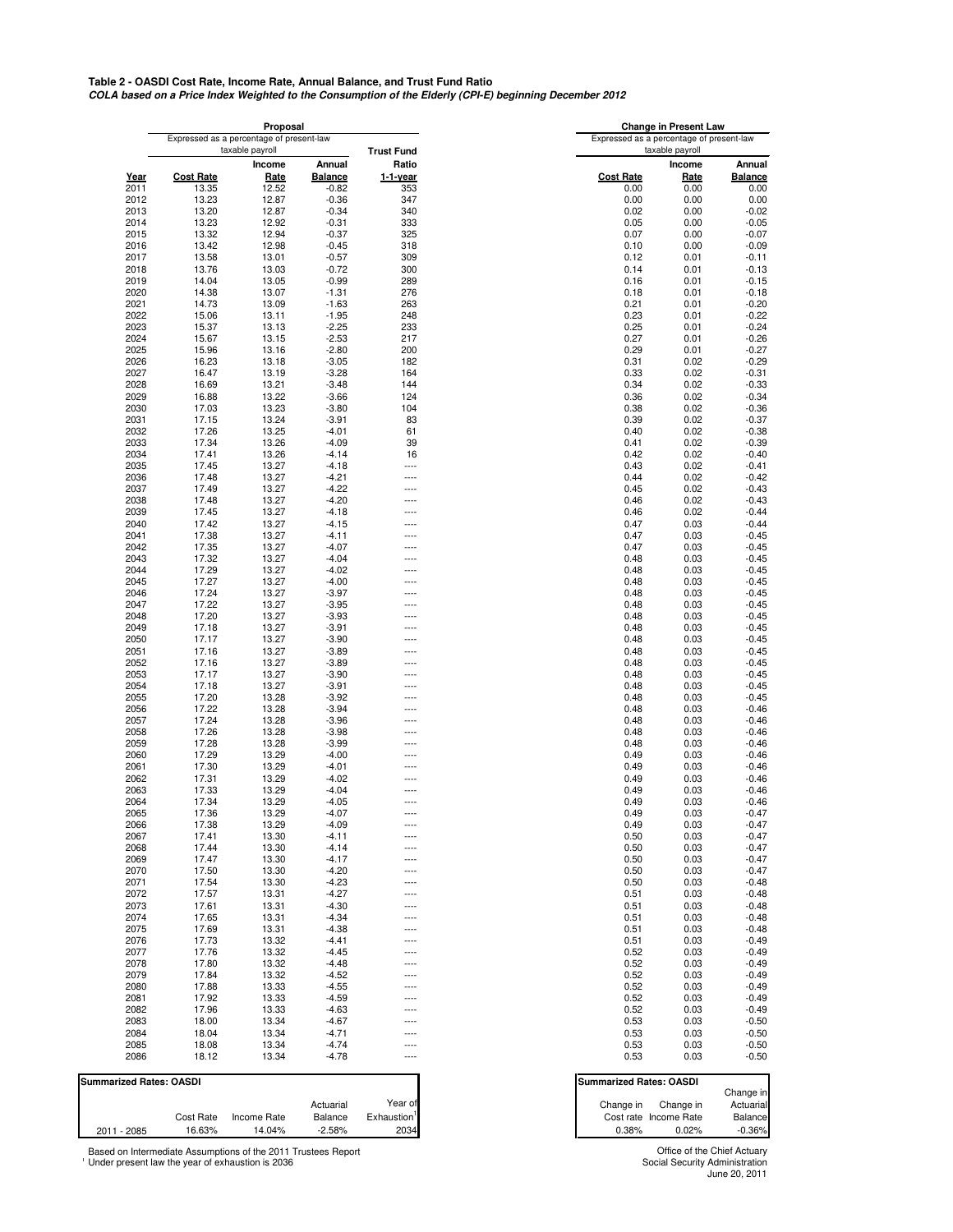**SAM JOHNSON, TEXAS** SUBCOMMITTEE CHAIRMAN

**KEVIN BRADY, TEXAS PAT TIBERI, OHIO<br>AARON SCHOCK, ILLINOIS FRIK PAULSEN, MINNESOTA** RICK BERG, NORTH DAKOTA<br>ADRIAN SMITH, NEBRASKA

XAVIER BECERRA, CALIFORNIA<br>SUBCOMMITTEE RANKING MEMBER LLOYD DOGGETT, TEXAS<br>SHELLEY BERKLEY, NEVADA FORTNEY PETE STARK, CALIFORNIA

# Congress of the Hnited States

**House of Representatives** 

**COMMITTEE ON WAYS AND MEANS** 

WASHINGTON, DC 20515

#### SUBCOMMITTEE ON SOCIAL SECURITY

June 14, 2011

Mr. Stephen C. Goss

**Chief Actuary** Social Security Administration Altmeyer Building Room 700 6401 Security Blvd. Baltimore, MD 21235

Dear Mr. Goss:

Recently, there has been a great deal of discussion of Social Security's annual Cost of Living Adjustment (COLA). For the first time since the COLA was indexed to the Consumer Price Index (CPI), seniors and other Social Security beneficiaries received a zero COLA for two years in a row (December 2009 and December 2010). At the same time, some policymakers and academics have been discussing changing the COLA by indexing it to one of two more recently developed Bureau of Labor Statistics (BLS) indices. Some have proposed cutting the COLA by indexing it to the chain-weighted CPI (C-CPI-U). Others have proposed increasing it by indexing it to the experimental Consumer Price Index (CPI-E), which measures inflation specifically among the elderly.

The median income for senior households is only \$24,000 a year, and six out of 10 seniors rely on Social Security for more than half of their annual income. As a result, even seemingly small changes in monthly Social Security benefits can have a profound impact on quality of life for current and future Social Security beneficiaries.

Please provide us with an analysis of the estimated effect on Social Security benefit levels under the following illustrative COLA changes:

- 1. Indexing the Social Security COLA to the C-CPI-U.
- 2. Indexing the Social Security COLA to the CPI-E.

DAVE CAMP, MICHIGAN, CHAIRMAN SANDER M. LEVIN, MICHIGAN, RANKING MEMBER **COMMITTEE ON WAYS AND MEANS** 

JON TRAUB, STAFF DIRECTOR KIM HILDRED, SUBCOMMITTEE STAFF DIRECTOR

JANICE MAYS, MINORITY CHIEF COUNSEL KATHRYN OLSON, SUBCOMMITTEE MINORITY STAFF